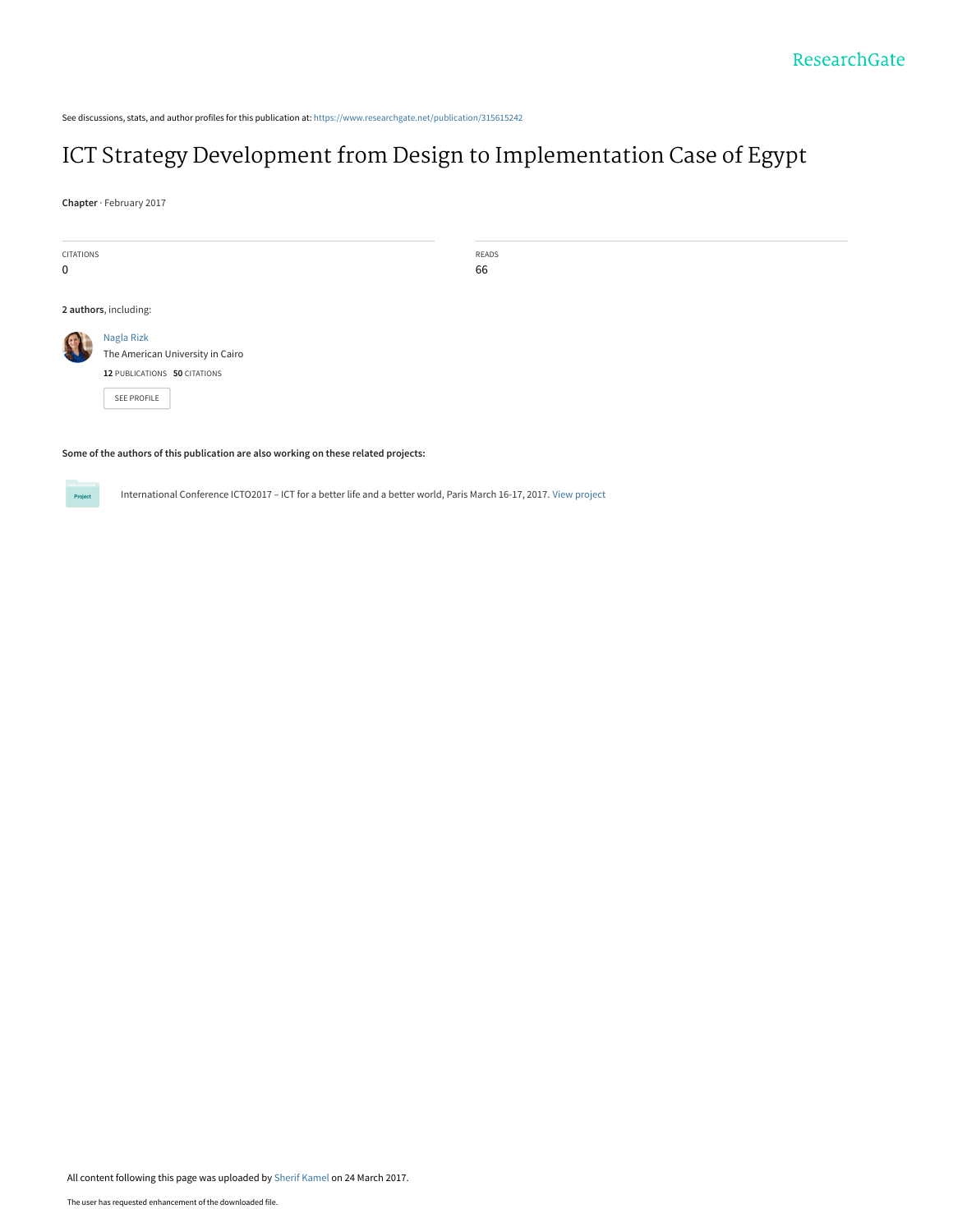# Strategic Information Systems and Technologies in Modern Organizations

Caroline Howard HC Consulting, USA

Kathleen Hargiss Colorado Technical University, USA

A volume in the Advances in Business Information Systems and Analytics (ABISA) Book Series



www.igi-global.com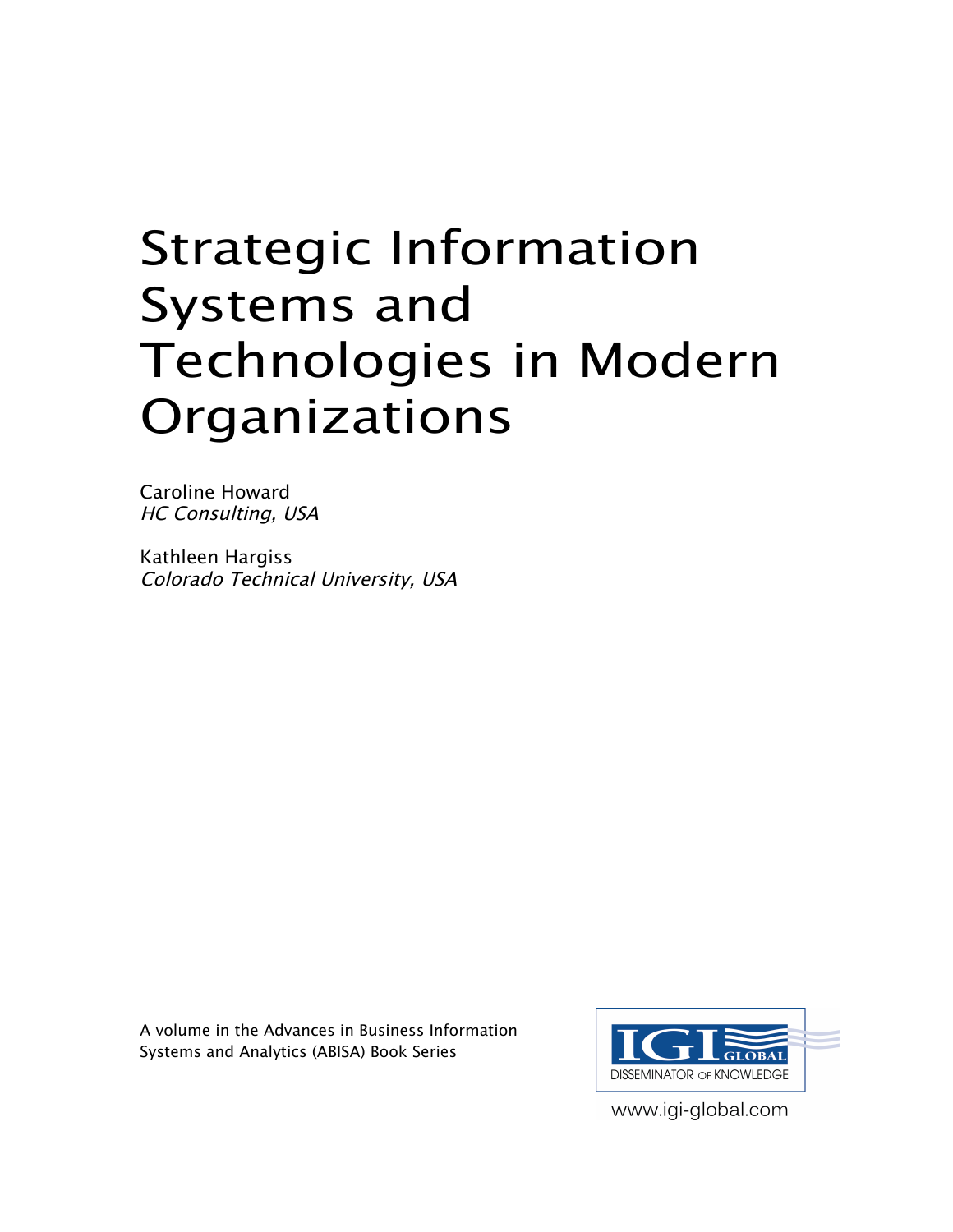Published in the United States of America by IGI Global Information Science Reference (an imprint of IGI Global) 701 E. Chocolate Avenue Hershey PA, USA 17033 Tel: 717-533-8845 Fax: 717-533-8661 E-mail: cust@igi-global.com Web site: http://www.igi-global.com

Copyright © 2017 by IGI Global. All rights reserved. No part of this publication may be reproduced, stored or distributed in any form or by any means, electronic or mechanical, including photocopying, without written permission from the publisher. Product or company names used in this set are for identification purposes only. Inclusion of the names of the products or companies does not indicate a claim of ownership by IGI Global of the trademark or registered trademark.

Library of Congress Cataloging-in-Publication Data

Names: Howard, Caroline, 1953- editor. | Hargiss, Kathleen, 1948- editor.

Title: Strategic information systems and technologies in modern organizations

/ Caroline Howard and Kathleen Hargiss, editors.

Description: Hershey, PA : Information Science Reference, [2017] | Includes bibliographical references and index.

Identifiers: LCCN 2016045749| ISBN 9781522516804 (hardcover) | ISBN 9781522516811 (ebook)

Subjects: LCSH: Information technology--Management. | Management information systems.

Classification: LCC HD30.2 .S7877 2017 | DDC 658.4/038011--dc23 LC record available at https://lccn.loc. gov/2016045749

This book is published in the IGI Global book series Advances in Business Information Systems and Analytics (ABISA) (ISSN: 2327-3275; eISSN: 2327-3283)

British Cataloguing in Publication Data A Cataloguing in Publication record for this book is available from the British Library.

All work contributed to this book is new, previously-unpublished material. The views expressed in this book are those of the authors, but not necessarily of the publisher.

For electronic access to this publication, please contact: eresources@igi-global.com.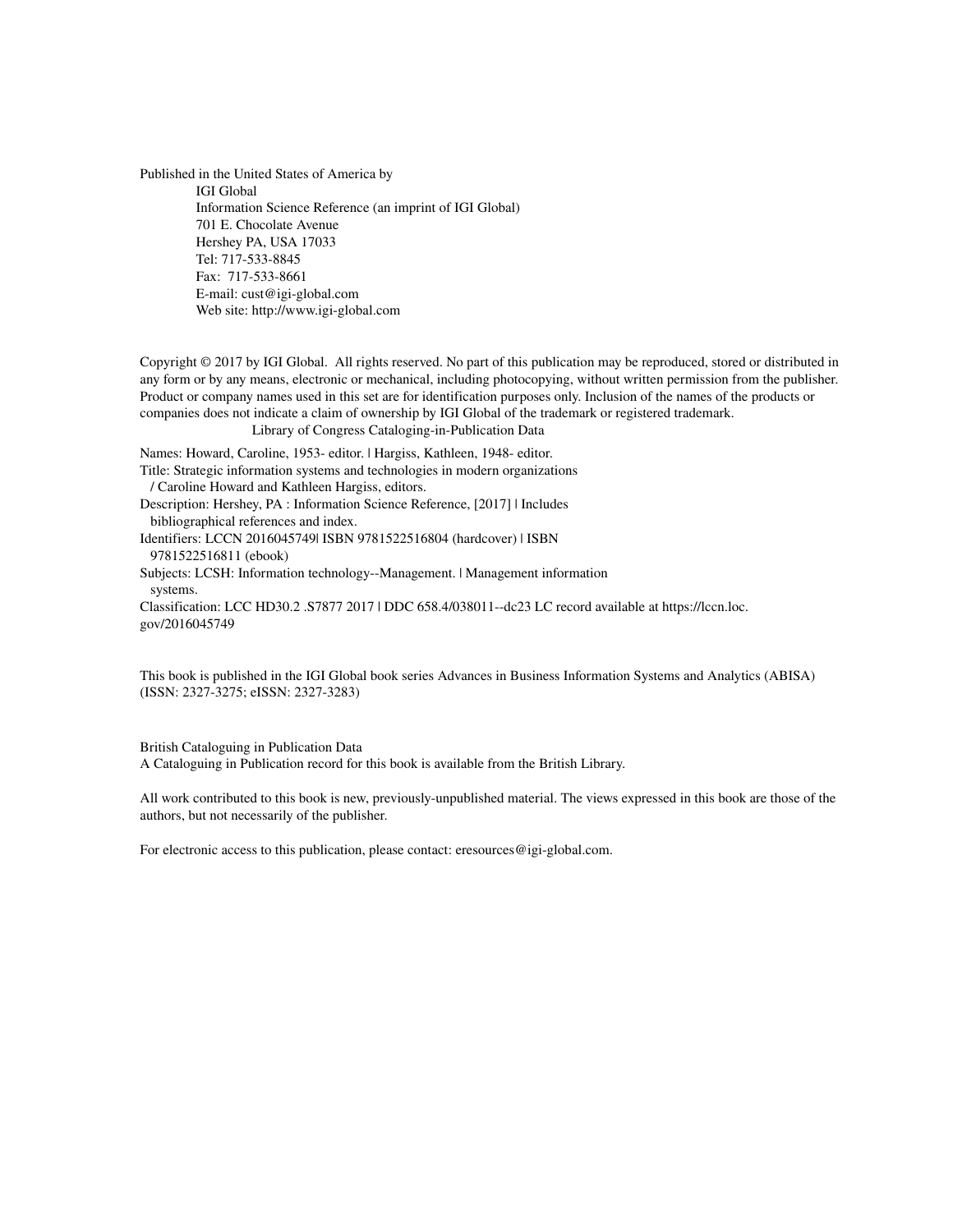# Chapter 10 ICT Strategy Development: From Design to Implementation – Case of Egypt

**Sherif Kamel** *The American University in Cairo, Egypt*

**Nagla Rizk** *The American University in Cairo, Egypt*

# **ABSTRACT**

*Information and communication technology (ICT) is continuously setting the pace for a changing, competitive and dynamic global marketplace and representing an enabling platform for business and socioeconomic development. The impact of ICT adoption, diffusion and adoption can go well beyond being a state-of the-art infrastructure; it can have concrete impact on development. ICT strategy development from start to finish, from design to implementation should cater to the different needs of the community whether it is societal, economic, business and political with an aim to realize universal access to optimize the impact in terms of scalability and sustainability. Building the ICT infrastructure and infostructure will not realize quantum leaps in the development process unless it is coupled with concrete projects and initiatives that engage the society at large with its multiple stakeholders from public, private, government and civil society organizations irrespective of their locations whether urban or remote, gender or*  background. This chapter describes the evolution of the ICT sector in Egypt with an emphasis on national *ICT strategy development across its different design and implementation phases as an integral element of Egypt's overall development process within the context of an emerging economy.*

#### **INTRODUCTION**

Developing nations when addressing their future development plans, they need to develop a formula that integrates the changes and developments that are taking place globally and adapt a methodology that addresses their local changing needs while optimally allocating their limited resources to serve their business and socioeconomic development requirements. For policymakers, promoting information and

DOI: 10.4018/978-1-5225-1680-4.ch010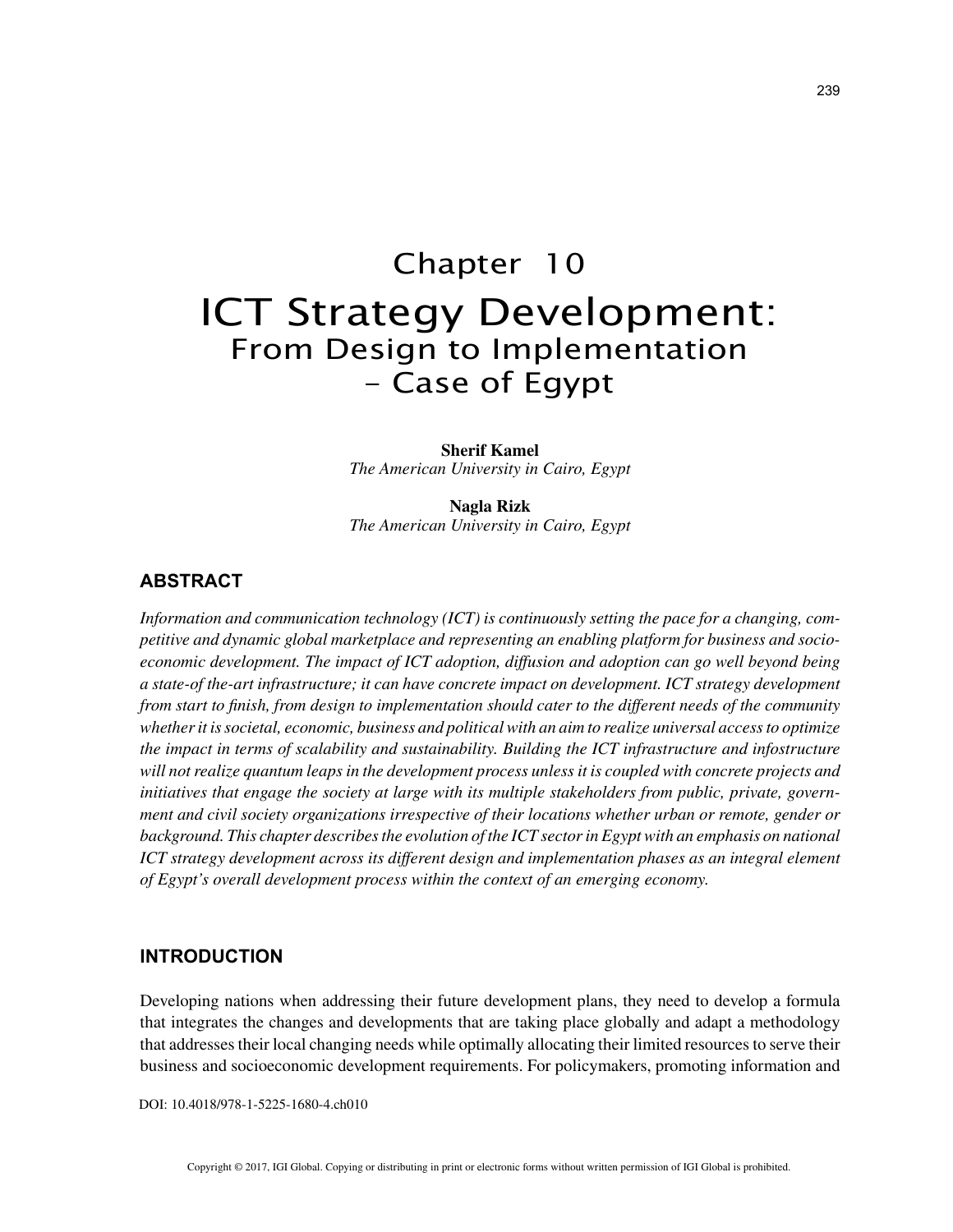communication technology (ICT) for development has taken center stage due to its impact on development and on democracy across different sectors with implications on governance, better management and transparency (Frasheri, 2002).

Within the context of ICT deployment in developing nations, it is worth noting that in the 1960s and 1970s the focus was more directed to the role played by the state and the public sector. This was followed in the 1980s and 1990s by diverting the attention to the role played by the private sector and ICT multinationals. In the early years of the  $21<sup>st</sup>$  century, the attention was shifted to the role of nongovernmental organizations (NGOs) and their vital involvement in diffusing ICT among different communities at urban and rural levels and especially underprivileged groups. Most recently, it is the small and medium-sized enterprises (SMEs) and startups who are taking center stage with the notion of entrepreneurship and innovation. Moreover, the role of the civil society was coupled with the growing attention being directed to corporate social responsibility (CSR) and the role of the community at large to integrate socially with the underprivileged segments in the community. The shifting role of ICT and the corresponding strategies have been consistently adapting to the dynamic changes taking place in global markets both developing and developed.

Developing nations should focus on various socioeconomic needs of the society and to the benefits that could be realized from the amalgamation of the experiences and resources of the state (government), private sector, public sector and the civil society through models of partnership and collaboration such as public-private partnership (PPP). In many cases, the national ICT strategy intends to deploy a multi stakeholders' approach to improve social inequality, economic development and the quality of life of the citizens. The objective is usually to contribute to the long-term national development plans by capitalizing on the opportunities enabled through ICT. These developments are changing, iterative and regularly adapting to market needs. Alternatively, in developing strategies, nations look at competition, investment, innovation and ICT as part of an overall integrated solution that needs to be formulated for ICT to have an effective impact on business and socioeconomic development and growth (Kamel, 2009). In Egypt, the primary objective of ICT adoption, diffusion and adaption is to support national development plans while engaging all stakeholders including the government, the private sector and the civil society. ICT is perceived as an enabler for socioeconomic development and a tool that can transform the society. The universal reach across different levels in the community is believed to be a key factor in realizing nationwide societal development.

ICT innovations are increasingly having important implications on business and socioeconomic development due to its role in introducing and diffusing the concepts of knowledge sharing, community development and equality. However, it is important to note that having an ICT infrastructure alone is not enough to solve all developmental problems; ICT should be looked at as a catalyst, a platform for development that needs the environmental and logistical setting to help the developmental process (Harris 1998; Kransberg 1991). The implications of ICT for development could be felt at the individual, organizational and societal levels. ICT advances have always changed the way human interact, learn, communicate, compete and strategize. While the basic needs of humankind have long been food, clothing and shelter, the time has come to add information to such invaluable list. Universal information access is becoming a primary need for everyone. Information and its technology platform is becoming an integral part of day-to-day lives around the world with implications on individuals, organizations and societies. This is manifested in the growing evolution of the information society, knowledge sharing, big data analytics and more.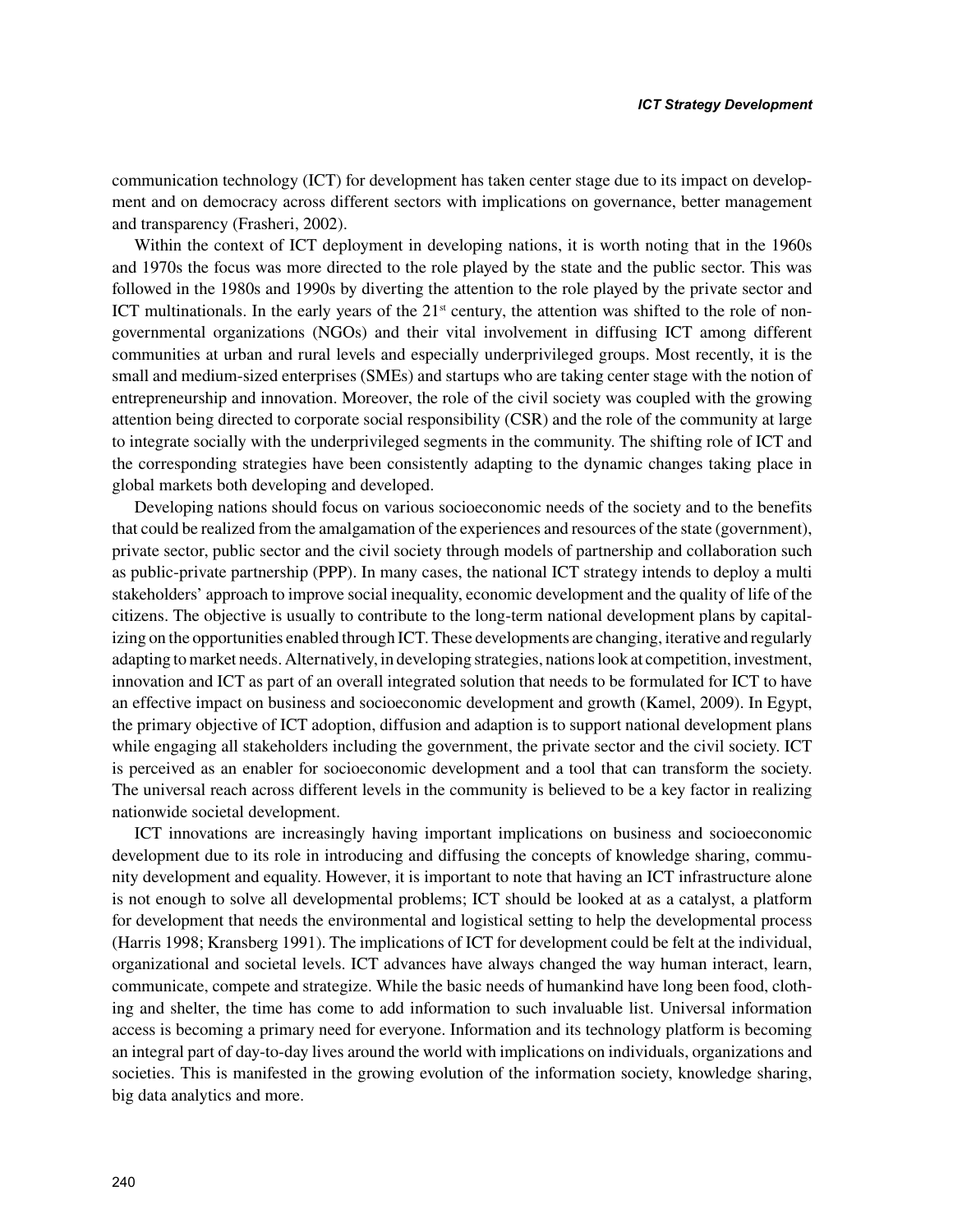The implications on developing nations could be remarkably effective if these technology innovations are properly introduced and managed in a world increasingly affected by access to timely, effective and accurate information. However, if the implementation process is not well supported and controlled, the result could be an increasing digital divide between developed and developing nations. It is important to avoid the fact that ICT could be marginalized in the development process. There is an urgent need to show that ICT generates the wealth of the enterprise, which in turn pays for socioeconomic development at large including but not limited to the effective role of SMEs. Moreover, it is ICT that is delivering the productivity gains that enable lives of material comfort for many around the world that would have been unthinkable only two centuries ago (Heeks, 2005).

ICT is not an end in itself but a means towards reaching broader policy objectives. ICT's main objective should be to improve the everyday lives of the community to fight poverty and to contribute towards the realization of the Millennium Development Goals (MDGs) (www.wsis-online.net). Moreover, WSIS emphasized the fact that ICT has the capability to provide developing nations with an unprecedented opportunity to meet vital development goals and thus empower them to leapfrog several stages of their development far more effectively than before (Ulrich & Chacko, 2005). However, there is a lot that still needs to be done within the context of developing nations for ICT to have the real anticipated impact. For example, it is widely diffused in the literature that the developing world's lack of universal access to ICT, often labelled the digital divide. Nevertheless, it is important to note that such divide is available between nations and within nations both developed and developing despite the fact that the impact of difference of rationalities exists between the developed and developing worlds (Avgerou, 2000). The digital divide is usually due to a number of reasons including, expensive personal computers for most citizens of developing nations, poor or limited telecommunications infrastructure especially in remote locations, and high illiteracy rates and poor educational systems (Radwan et al., 2009; Kamel & Tooma, 2005).

There are various factors that can help curb down the digital divide that relate to the legal and regulatory environment, awareness and capacity development among the community as well as the mechanisms in place for the collaboration between the different sectors in the economy. Moreover, the issue of electronic readiness (eReadiness) takes center stage in transforming the digital divide into a platform for social inclusion. Countries, sometimes, opt for massive national investments in rendering the population electronically ready to pave the way for electronic applications that could have implications on efficiency, transparency, rationalization of resources and social inclusion.

Since the early 1990s and with the diffusion of the Internet, millions of people around the world started relying on it for information interchange on a daily basis (Hashem, 1999). The Internet since its introduction has become the global medium for communication and is a major driving force of change in the global market place (Kamel, 1995). It is truly believed that ICT in general while neutralizing the time and distance barriers are the driving forces of globalization with great potentials for people to improve their lives (Colle & Roman, 2003). The reach of technology with the current and emerging communications platform makes the potentials without boundaries.

With the growing use of ICT, it is becoming a priority to deploy them effectively and efficiently to serve the socioeconomic and development objectives of the society. It is perceived that by combining emerging technology, appropriate organization, qualified human resources, capital formation techniques, and proper understanding of the needs of rural populations, this might pave the way for innovations that bring the Internet to underprivileged and rural areas in developing nations. Therefore, there is an urgent need to close the technology divide (gap) through a comprehensive plan for empowerment and social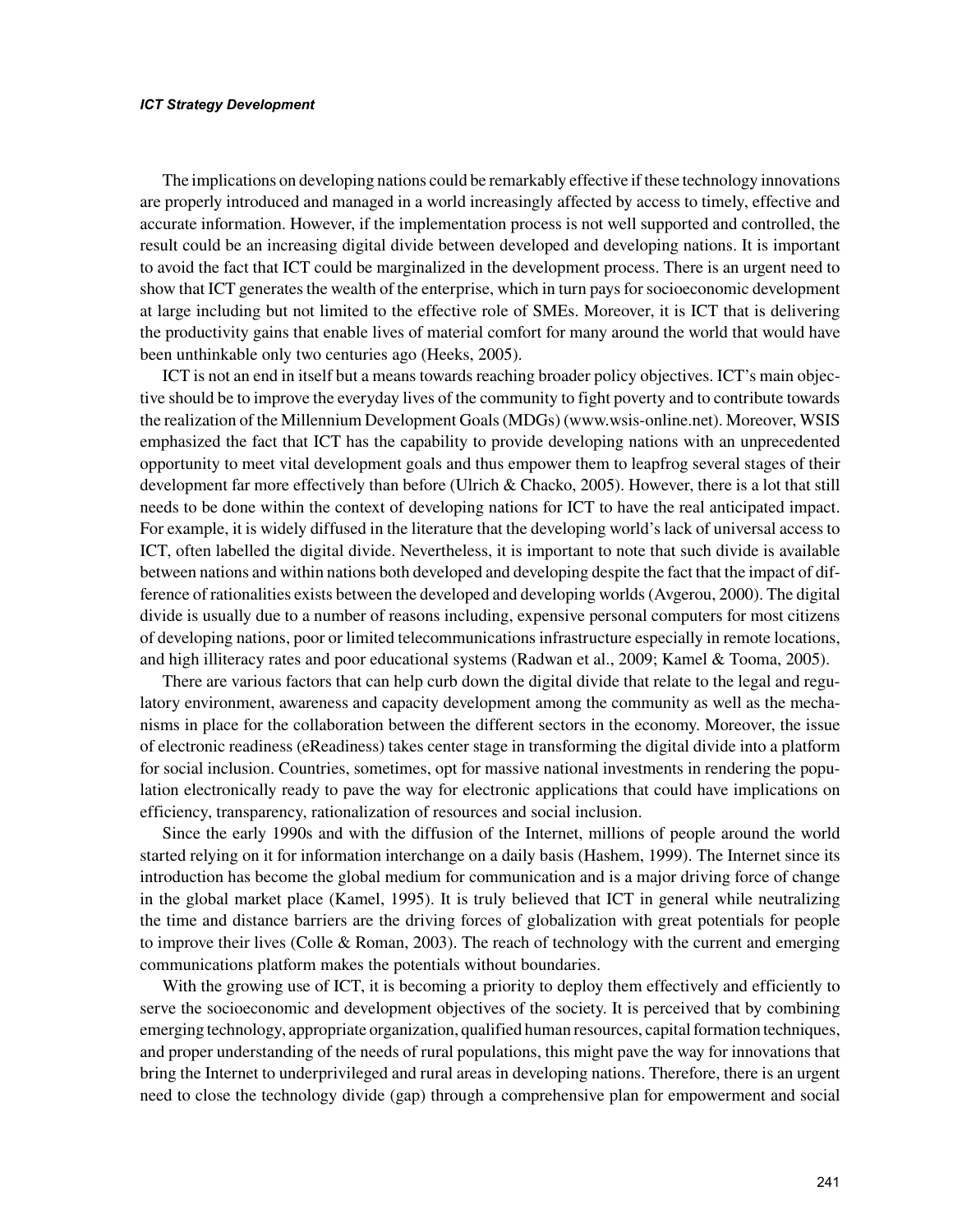inclusion and by decentralizing the ICT infrastructure presence in developing nations beyond the nations' capitals and the major cities because the Internet connectivity in those areas is extremely poor and represents a compelling need to improve village life (Press, 1999a). This can only be realized through national ICT plans, strategies and policies that would characterize the needs of the community and set out initiatives and projects accordingly. It is important to note that improving ICT universal access has been one of the primary recommendations of the World Summit on the Information Society (WSIS) that was held in Geneva (Switzerland) in December 2003 and emphasized in the second summit in Tunis (Tunisia) in November 2005 (www.itu.int). Universal access through broadband initiatives is becoming an invaluable factor for engaging and empowering remote and underprivileged communities. Providing the community with access to the Internet and knowledge repositories in many ways contribute to societal development due to the knowledge sharing across different levels in the society.

According to the study conducted in 1995/1996 by the United Nations Commission on Science and Technology for Development (UNCSTD), it underlined the importance of coordination for the formulation of national ICT strategies (Mansell and When, 1998). Moreover, the study pointed out the complexity of strategies to attract and maintain support for installation and maintenance of national ICT infrastructure in relatively low-income developing nations. The need for resources mobilization, proper environment, legislations and regulations, amongst other elements is important for building and sustaining such infrastructure. It is important to note that to promote an efficient and equitable national information infrastructure, governments of developing nations must create a negotiating environment in which banks, local telecoms, as well as other concerned parties are willing to act in a developmentally responsible way (de Alcantara, 2001).

There are four aspects to the digital divide including people, information, knowledge, and technology and these critical aspects should be developed together for an effective implementation to take place. ICT, which is a vital element of the knowledge economy, can be both a unifying and a divisive force. Its divisive aspect has come to be known as the digital divide, referring to the differences between those who have digital access to knowledge and those who lack it (Arab Human Development Report, 2002). This notion has been revisited in every single report published since then as well. The digital divide also referred to as haves and have-nots, relates to the possession of ICT resources by individuals, schools and libraries to variables such as income level, age, ethnicity, education, gender and rural-urban residence (Kamel, 2005a). Reactions vary concerning the digital divide. In the final analysis, its existence is undeniable, but it is not a technological issue. Technology has always been, and will continue to be, a social product, an element that is greatly emphasized especially with the emergence of social networks and their impact on individuals and societies. It is important to note that the challenge has to do with the ecosystem at large with all logistics and operational details involved and not just the technological elements (Kamel, 2009).

For societies to develop, grow, and benefit from the ICT evolution, nationwide introduction, adoption, diffusion and adaptation of technology should take place, something that is hardly seen in developing nations where most of the technology implementations and infrastructure are focused in the capital and the major cities. All these elements demonstrate the importance of developing national ICT strategies. Respectively, based on WSIS recommendations, nations around the world since 2003 opted to develop national ICT strategy that is integral to their development process. These strategies were adapted to the continuous changes taking place in the local and global environments.

ICT developments and their contribution to socioeconomic development are often researched and studied to assess their effectiveness and benefits on individuals, organizations and societies especially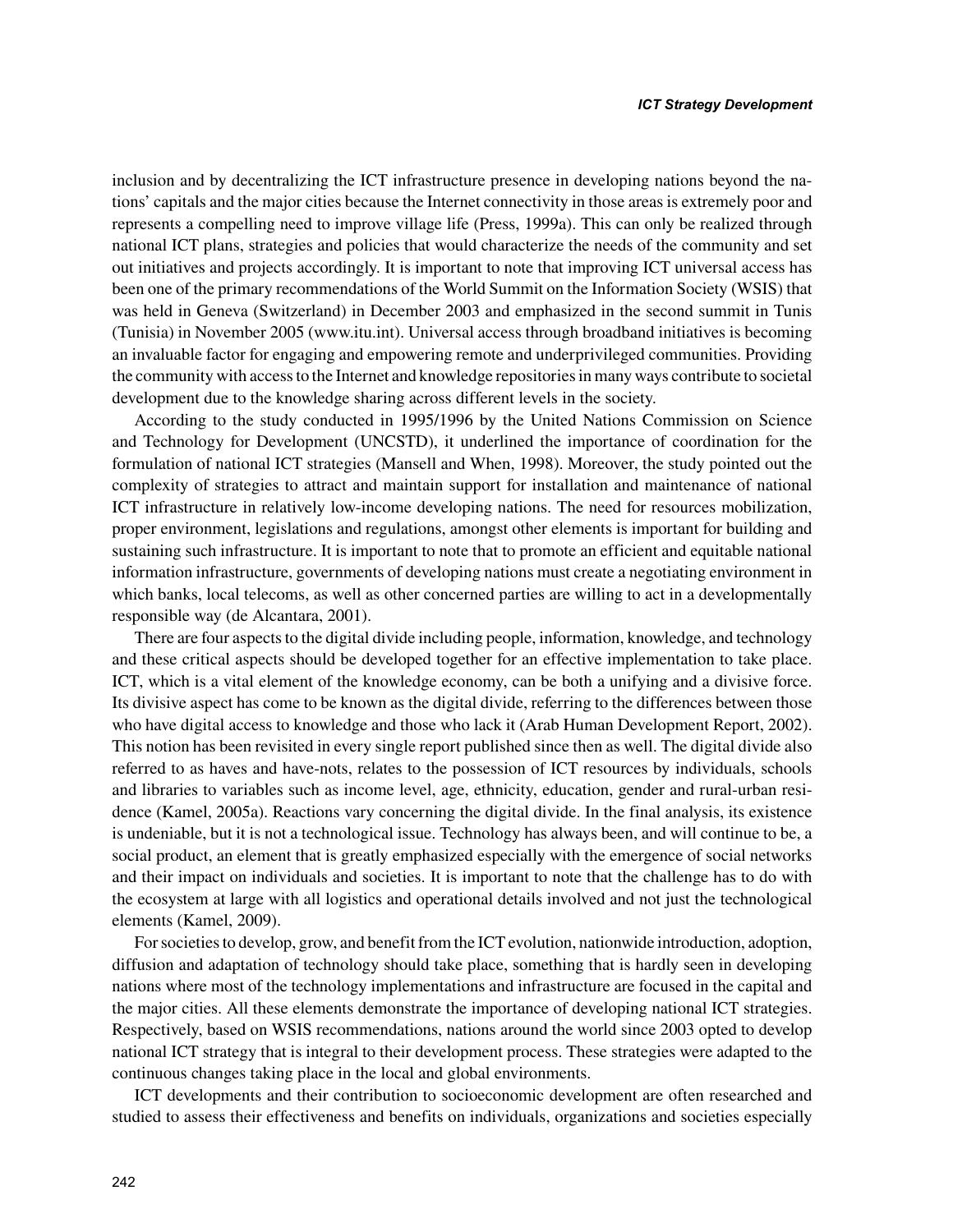in the context of developing nations. The objective of this chapter is to demonstrate the role of partnerships between different stakeholders in rendering ICT a platform for development and the implications on the economy. The evidence compiled from the literature is analysed to identify a set of lessons and recommendations for future implementations in similar environments. The focus is on showing how nations while developing their ICT strategies should also have the long-term vision and plans to move from the design to the execution phase. The research methodology utilized is mainly qualitative based on a set of interviews coupled with the researcher's impressions and interpretations of the implications of ICT diffusion within the community. In addition, a comprehensive analysis of the body of knowledge available coupled with an extensive literature survey of published reports, articles and documents on ICT deployment and diffusion in developing nations with a focus on Egypt was conducted. This chapter primarily focuses on the analysis of aggregate level information on ICT deployment in Egypt and its associated role on the economy at large given the identification of ICT as a driver for business and socioeconomic development.

# **EVOLUTION OF THE ICT SECTOR IN EGYPT**

ICT in developing nations is becoming a necessity for socioeconomic development (Press, 1999b). ICT are increasingly being recognized as essential tools for development, tools that can empower people, enhance skills, increase productivity, and improve at all levels (Schware, 2005). However, this can only be realized through a two-tier approach where society will contribute in shaping the infrastructure, which will in-turn contribute in shaping the society. Egypt, as a developing country, has heavily invested in its technology and information infrastructure since 1985 to become the platform for the economy's development and growth (Kamel, 2005b). During the period 1985-1995, a government-private sector partnership had a remarkable impact on building Egypt's information (infostructure) infrastructure (Kamel, 1997, 1995). During that period, hundreds of informatics projects and centers were established in various government, public and private sector organizations targeting socioeconomic development (Kamel, 1998). These projects that included human, technology and financial infrastructure development had invaluable inputs in building a growing information technology literate society capable of leading Egypt into the  $21<sup>st</sup>$  century from an information perspective (www.idsc.gov.eg). Such elements represented the major building blocks necessary to establish a full-fledged information infrastructure capable of keeping pace with the developments taking place globally.

In 1999, ICT was identified as a priority at the highest policy level and a new cabinet office was established namely the ministry of communications and information technology (MCIT) leading to more investments and infrastructure build-up (Kamel, 2005b). Respectively, the growth of the ICT industry took massive steps during the last decade in different aspects including human, information, legislation and infrastructure (American Chamber of Commerce in Egypt, 2007). The period 2005 and beyond witnessed a remarkable increase in the number of IT companies providing sales and technical support of hardware, software, and in the development of IT solutions, systems integration and consultation. This helped create employment opportunities for fresh graduates and unemployed candidates interested in the ICT sector within major cities. More importantly, it provided opportunities for those living in the remote and underprivileged communities directly contributing to improving their economic status. Moreover, it helped ICT multinationals coming to Egypt to expand their businesses and penetrate both local and regional markets that are growing in number as the potential for a large IT marketplace grows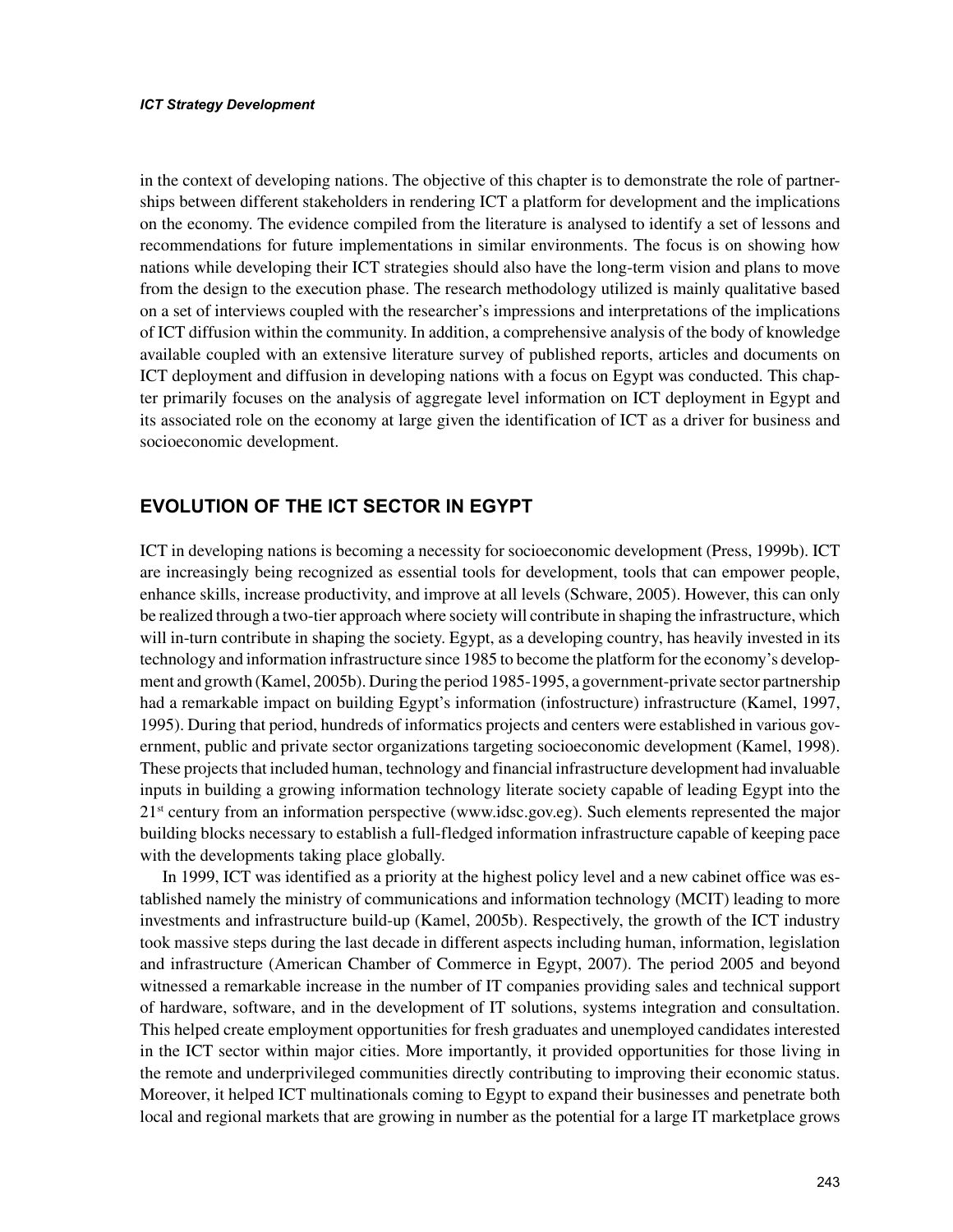(American Chamber of Commerce in Egypt, 2007). This was a period of constant growth due to the needs in the marketplace but also due to the growing size of the market.

During the period 2011 and beyond with the multiple economic and societal challenges that Egypt faced, the ICT sector was still expected to realize double digits' growth, far outpacing the economy at large. In many ways, the development of the ICT sector has the power and potential to become the platform for all the sectors of the economy to realize major transformations that can help realize socioeconomic development. With the development of Egypt's uprising in 2011, the ICT infrastructure including the growth in the use of social media was perceived as an effective enabler, a supporter and a facilitator for economic prosperity, freedom and social equity.

The ICT sector as a dynamic, growing and attractive sector succeeded to attract many talented human resources that used to work in a variety of diversified fields. Therefore, the number of ICT employees kept increasing in exponential terms with an annual growth ranging between 8-10% reaching around an additional 500K jobs by 2017-18. The ICT sector is a major building block of economic growth in Egypt contributing to real gross domestic product (GDP). The growth rate of the sector was 6% in 2011-12 and expected to grow to 10% by 2015-16. In terms of contribution to GDP expectation for it is to rise from 3.2% to 4.1% during the same period (MCIT, 2013). According to the minister of ICT, during the fiscal year 2017-18, ICT annual growth rates are expected to reach 20% and account to 6% of Egypt's GDP (Helmy, 2013). The ICT sector is one of the fastest growing sectors in Egypt. It has managed to transform itself from a sector that consumes resources in the infrastructure build-up phase into a sector that is generates revenues and provides employment opportunities and a platform for development and growth through its variety of value-added services. These figures could represent a major boost to a country that is ranked  $16<sup>th</sup>$  in the world in 2008 terms of population with 76.8 million and expected to reach 150 million in 2050 becoming one of the most populous countries in the world (United Nations, 2015). The population is expected to hit 200 million by 2100 and judging by today's demographics whereas 60% of the population are under the age of 25, the youth opportunity is expected to grow demonstrating a massive marketspace for ICT adoption, diffusion and adaptation (World Population Prospects, 2015).

It is fair to say that 75% of Egypt's population are millennials (under the age of 40). They represent those born in the early 1980s through the early 2000. They have a different way to look at life and to things in general. They are predominantly tech/web savvy, they were born into an emerging world of technology and have grown-up connected to the Internet and are regularly surrounded by smart phones, laptops, tablets and other tech-based gadgets, tools, and applications. In brief, technology and smart devices are shaping their space. They are also passionate and ambitious when it comes to entrepreneurship and innovation, mostly are interested in tech-startups. Most of them are virtually connected via social networks and they value its impact on the community. They also believe in access rather than ownership giving regular and constant rise to the sharing economy. All these elements contribute to the development of increasing prospects of the role and impact that ICT can have on socioeconomic development in the society. Therefore, the formulation of strategies, especially digital strategies should cater to the evolving nature of the community in Egypt.

Respectively, multiple initiatives and projects were introduced in recent years all aiming at preparing the community for the information society such as Free-Internet model, PC for every home (PC2010), establishment of IT clubs, and the introduction of broadband services in addition to projects relating to key sectors such as education, health, banking, and public administration amongst others (MCIT, 2005a). These projects have helped improve the digital demographics of the community at large especially when the infrastructure was diffused to reach communities in the remote and unprivileged areas.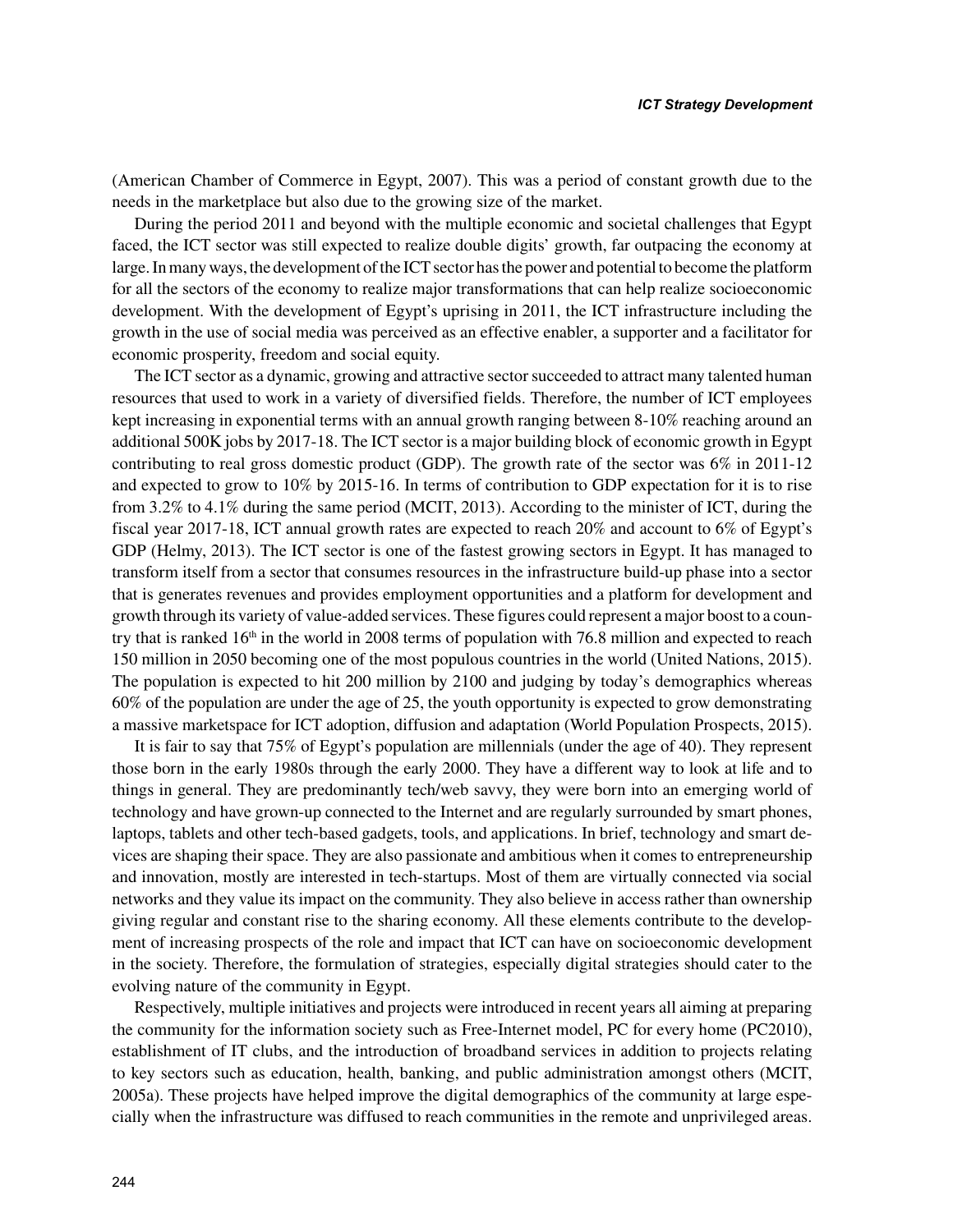| <b>Indicators</b>                                                        | Oct<br>1999 | <b>Dec</b><br>2002 | <b>Dec</b><br>2004 | <b>Dec</b><br>2006 | <b>Dec</b><br>2008 | <b>Dec</b><br>2011 | <b>Dec</b><br>2013 | <b>Dec</b><br>2015 |
|--------------------------------------------------------------------------|-------------|--------------------|--------------------|--------------------|--------------------|--------------------|--------------------|--------------------|
| <b>Internet Subscribers</b>                                              | 300,000     | 1.2<br>million     | 3.6 million        | 6 million          | 11.4<br>million    | 29.75<br>million   | 37.50<br>million   | 46.20<br>million   |
| <b>ADSL Subscribers</b><br>(Broadband)                                   | N/A         | N/A                | N/A                | 206,150            | 593,042            | 1.65<br>million    | 2.49 million       | 3.75<br>million    |
| <b>Internet Penetration</b><br>per 100 Inhabitants                       | 0.38%       | 2.53%              | 5.57%              | 8.25%              | 15.59%             | 34.83%             | 44.65%             | 51.34%             |
| <b>Mobile Phones</b>                                                     | 654,000     | 4.5<br>million     | 7.6 million        | 18 million         | 38.06<br>million   | 78.99<br>million   | 95.89<br>million   | 107.41<br>million  |
| <b>Mobile Phones</b><br><b>Penetration per 100</b><br><b>Inhabitants</b> | 0.83%       | 5.76%              | 9.74%              | 23.07%             | 50.7%              | 97.93%             | 111.43%            | 118.89             |
| <b>Fixed Lines</b>                                                       | 4.9 million | 7.7<br>million     | 9.5 million        | 10.8<br>million    | 11.4<br>million    | 8.96<br>million    | 7.47 million       | 6.06<br>million    |
| <b>Fixed Lines</b><br><b>Penetration per 100</b><br><b>Inhabitants</b>   | 6.2%        | 9.8%               | 12.1%              | 13.8%              | 15.2%              | 11.98%             | 8.22%              | 7.23%              |
| <b>Public Pay Phones</b>                                                 | 13,300      | 48,000             | 52,700             | 56,449             | 58,002             | 23,664             | 22,481             | 21,397             |
| <b>IT Clubs</b>                                                          | 30          | 427                | 1.055              | 1,442              | 1.751              | 2,163              | 2,163              | 2,163              |
| <b>ICT Companies</b>                                                     | 870         | 1,533              | 1.870              | 2,211              | 2.621              | 4,250              | 4,489              | 5,210              |
| <b>IT Companies</b>                                                      | 266         | 815                | 1.374              | 1.970              | 2.012              | 3.599              | 3,764              | 3.896              |
| <b>Communications</b><br><b>Companies</b>                                | 59          | 75                 | 152                | 244                | 265                | 295                | 310                | 328                |
| <b>Services Companies</b>                                                | 88          | 121                | 148                | 211                | 242                | 356                | 490                | 578                |
| Number of Employees<br>in the ICT Sector <sup>1</sup>                    | 48,090      | 85,983             | 115,956            | 147,822            | 174,478            | 212,260            | 256,400            | 280,415            |

*Table 1. Electronic readiness in Egypt*

Table 1 demonstrates the status of electronic readiness in Egypt showing the number of Internet users, PC penetration rates and the total number of IT clubs (Kamel, 2009; 2005b and 2004; MCIT, 2011).

One of the effective platforms that helped diffuse ICT in Egypt across different segments of the community during the last decade has been the models of IT clubs and Internet Cafés. They helped spread the usage of the technology among youth as well as other segments in the community. In addition, there were a variety of projects that were introduced that used a diversified scope of business and operational models for design and implementation as well as resource allocation; the most successful was the deployment of public-private partnership (PPP) models providing affordable Internet access throughout the nation's 27 provinces. The locations include youth centers, culture centers, non-governmental organizations, universities, schools, public libraries and information centers amongst other locations. The total number of clubs currently stands at 2,163 as compared to 30 in 1999 (MCIT, 2009). All IT clubs are equipped with computers with Internet connectivity (MCIT, 2007). Some facilities are remote and they move between towns and have wireless connectivity. They also have the facilities to invest in human resource capacities by offering training programs to help promote ICT awareness and utilization. Moreover, they offer seminars and orientation sessions on a variety of technology tools and applications. The model of IT clubs in Egypt reflects the typical telecenters available in many other developing na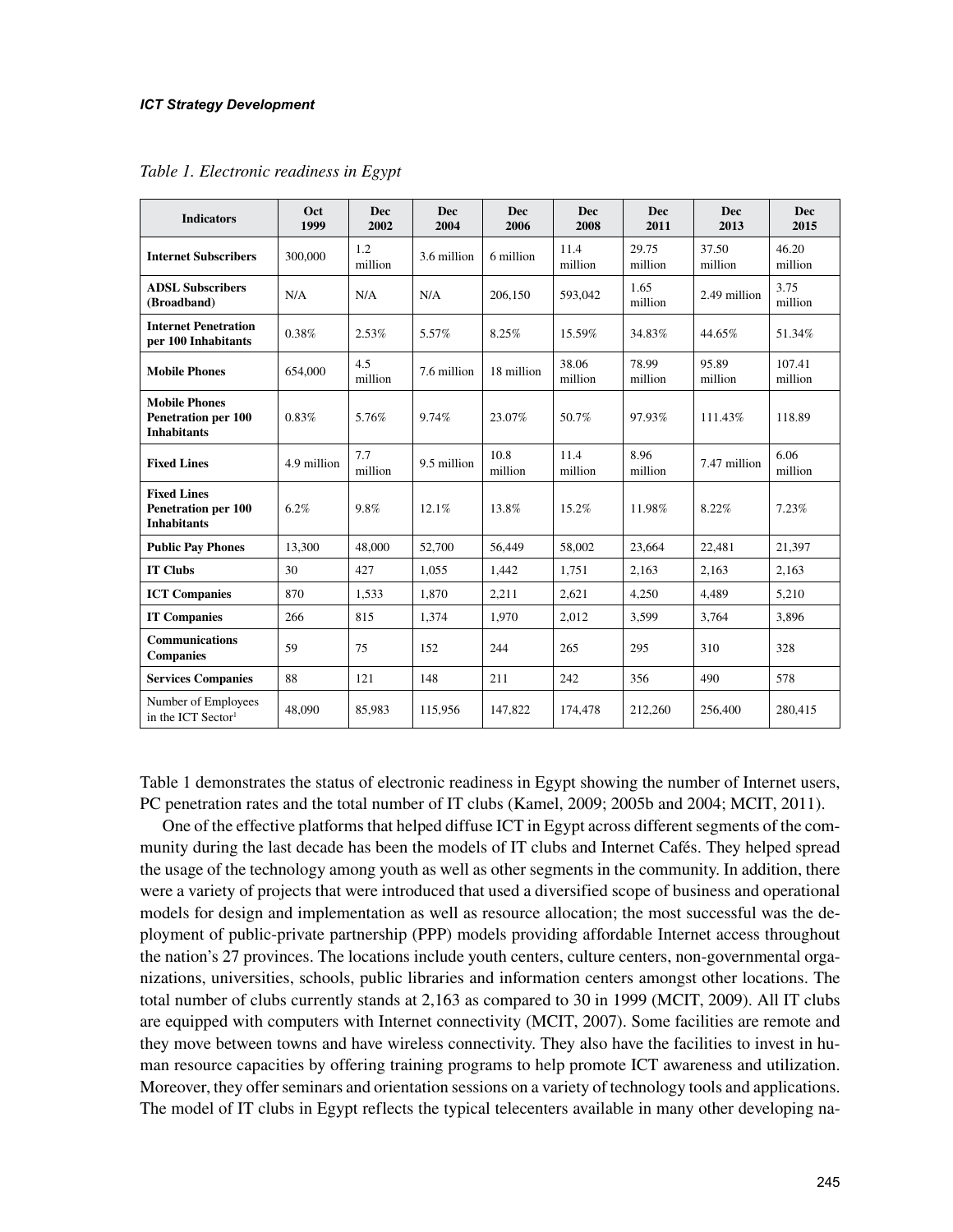tions (Kamel, 2004). In the case of Egypt, the objective of these telecentres goes beyond ICT diffusion with more focus on using the IT clubs as platforms supporting socioeconomic development of the local community especially in remote and unprivileged areas (Kamel, 2005a). In today's growing entrepreneurial environment, such platform is extremely useful for the proliferation of many tech-based startups that address different needs and requirements of the community.

An ideal ICT strategy should guide the development of a sound information environment in order to deliver convenient and universal access to information, improve communication, support collaboration and learning and ensure flexible, responsive and above all reliable systems. The strategic objective of the strategy should be able to develop and implement a business-driven institutional IT strategic plan that positions IT as a strategic asset and provides a context for institutional decisions regarding IT investments, governance and organizational structure. Being part of the global economy, Egypt has realized the importance of promoting the ICT sector and marked a new era for Egypt's ICT sector by the formation of MCIT in 1999, where the IT industry enjoyed a new and more liberalized regulatory framework. This was followed by the establishment of multiple organizations and institutions that support the development and continuous improvement of the ICT industry including but not limited to the Information Technology Industry Development Agency as well as the smart villages and many others.

Investment in the ICT sector grew from 8% to 15% annually out of the total investment compared to 3% in 2006. In 2008, 93% of total investments in the ICT sector were through private investments either local or based on foreign direct investments, which averaged around 1 billion US dollars in 2007, 2008 and beyond. The ICT market in Egypt generates around 2.9 billion US dollars of annual revenue with almost 2.5 billion US dollars (86%) derived from the telecommunications sector. The market in Egypt is one of the most advanced in the region due to service availability and the size of the market. Multiple developments and modernization is regularly taking place. For example, Telecom Egypt who holds the monopoly over landlines started to replace copper cables with fiber optic cables, a project that would cost around 5.6 billion US dollars (Egypt Economic Profile, 2016). This is just a sample of the amount of investment earmarked for the country's infrastructure. In addition, over the last decade, the investment in human capital has yielded dividends in the sense that Egypt is currently ranked  $16<sup>th</sup>$  out of 55 countries according to A. T. Kearney's 2015 Global Service Location Index (GSLI) for outsourcing and offshoring businesses and is currently the region's industry leader and providing over 60K job opportunities.

During the period 2004-2008, as indicated in the seventh World Telecommunication ICT sector meeting held in Cairo in March 2009, the ICT sector witnessed an overall 20% growth with over 7.8 billion US dollars generated to the treasury; this was mainly due to the issuance of the third mobile operator in Egypt. Such investments are directed to the continuous development and improvement of the information infrastructure as well as for the investment in human resource capacities. The projections had indicated that continuous growth derived by increasing demand in response to bold trade and tax reforms would realize a stronger economic activity and increased disposable income for households (Kamel, 2006). However, following the 2011 uprising there has been a slowdown in the growth projections.

Reference Egypt's strategic vision, the government is sustaining its ongoing economic and institutional reforms, investment incentives, infrastructure development and global integration to enhance its competitiveness regionally and globally and to support investment in different fields especially in the ICT sector. Egypt planned to increase ICT exports to 1.1 billion US dollars by 2010 (MCIT, 2005b); which was realized coupled with a continuous growth in the local market. These projections were based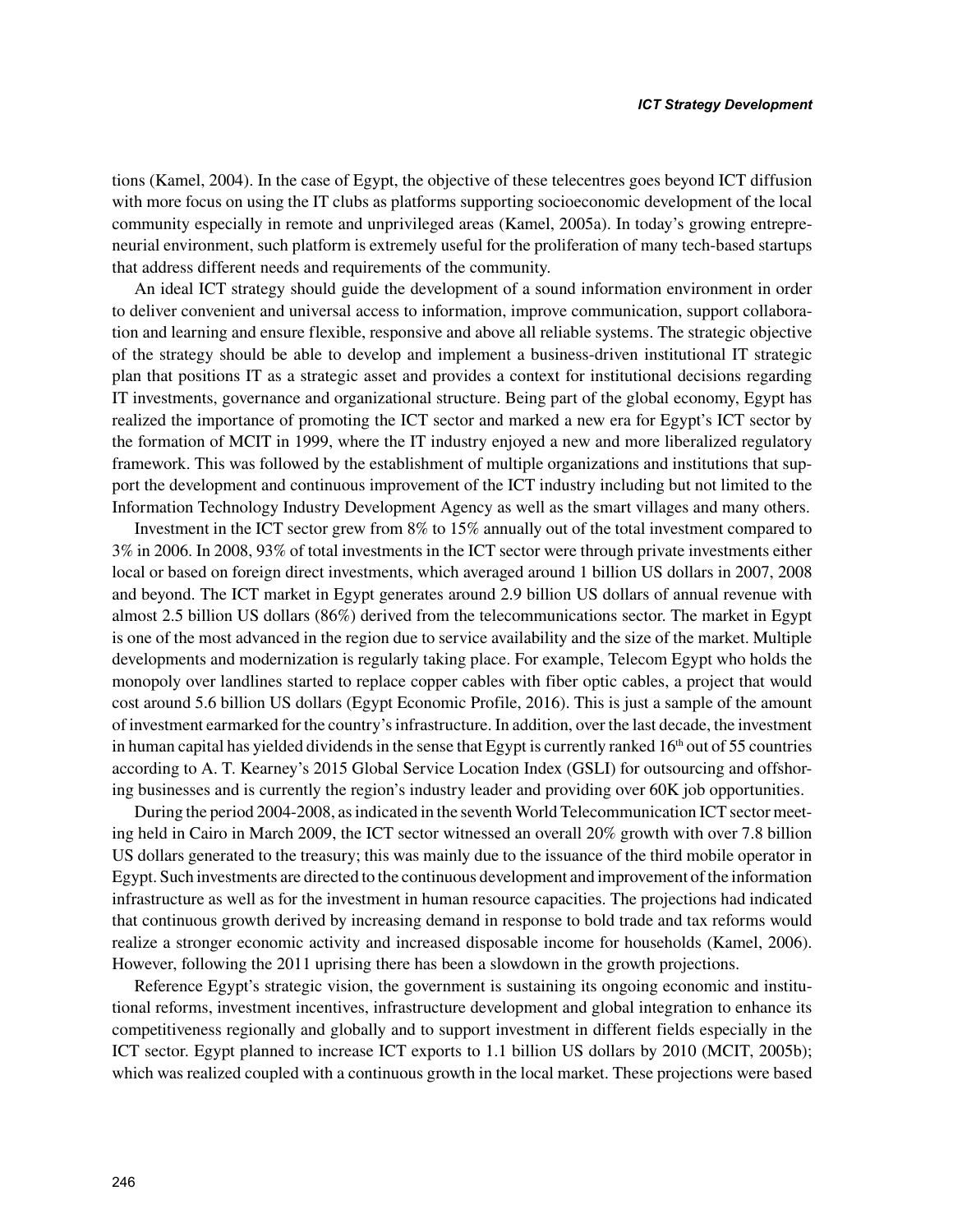on the increase in ICT investments due to the government efforts to improve the business climate, which led to foster economic growth since 2004. In terms of investment in human capacities, MCIT has made a commitment to invest in the future by working to ensure that today's students and employees receive the education and training that will prepare them to lead Egypt in the information society. MCIT in collaboration with its different partners is focusing on developing basic and professional ICT skills by collaborating with government ministries, agencies as well as multinationals and companies from the private sector to develop a variety of training programs designed to provide a wide range of ICT-related concepts and applications. Some of the initiatives and projects that contributed in the investments in human capacities included the smart schools network, the eLearning competence center as well as the support received from Egypt's ICT Trust Fund which was established in cooperation with UNDP in 2002 (ICT Trust Fund, 2007). These initiatives and many more were introduced in recent years targeting the remote locations and underprivileged communities.

# **FORMULATION OF EGYPT'S INFORMATION SOCIETY INITIATIVE**

The evolution in the information society heralds a new socioeconomic order. This era is witnessing the emergence of information-based economies, with traditional economic, industrial and business activities moving towards more knowledge-driven processes and the progressive transformation of advanced economies into knowledge-based, technology-driven, services-dominated economies. These shifts are increasingly laying emphasis on economic activities with intellectual content and knowledge, enabled by the development and exploitation of emerging ICTs within all spheres of human endeavour. Against that background, Egypt is recognizing the need to develop rapidly its information and knowledge base through massive investments in ICT and human capacity development, improving and broadening universal access to higher and quality education and training with an emphasis on lifelong learning and creating digital content accessible to the society.

Egypt efforts for ICT development are government-led in collaboration with the private sector and civil society. In that respect, Egypt has developed a number of policies and strategies to facilitate socioeconomic development and accelerate the transformation of the nation's economy and society to become information-rich and knowledge-based. MCIT has formulated its 2007-2010 national ICT strategy with an objective to integrate different constituencies and to highlight its plans to use ICT as a platform and as an enabler to help socioeconomic development. The plan paved the way for the Egyptian Information Society Initiative (EISI), which is structured around seven major tracks, each designed to help bridge the digital divide and progress Egypt's evolution into an information society. The initiative has been constantly updated and amended to cater for the changing needs in the society and the changing dynamics in the marketplace.

EISI represented the vision of the ICT strategy translated into initiatives and programs that targets diffusing ICT connectivity. Table 2 demonstrates the different EISI building blocks. Egypt shares with other developing nations many of the challenges of building an information society, which could be rewarding to share with other countries with similar environments to learn from each other and capitalize on different lessons learned.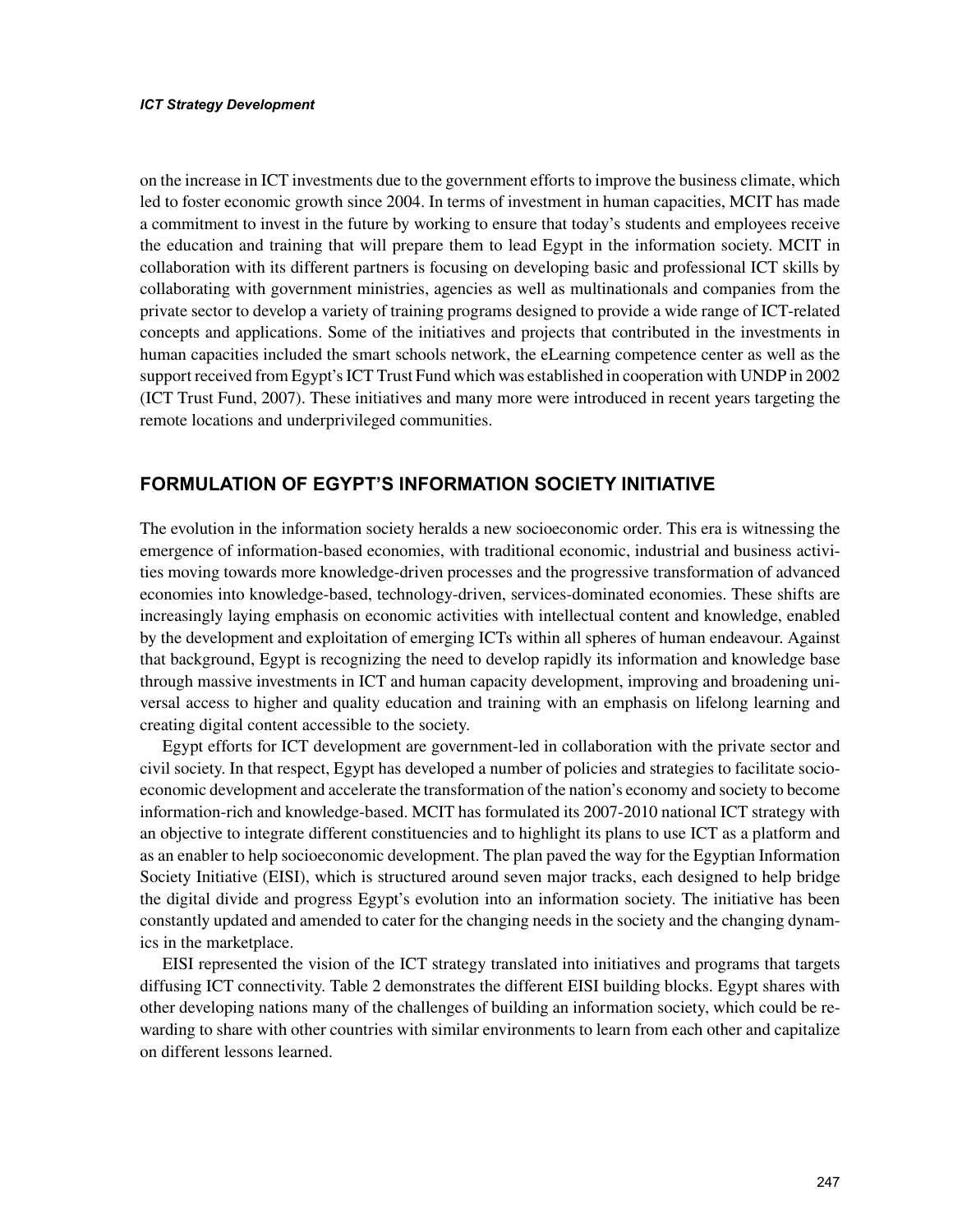#### *Table 2. Egypt information society initiative*

| eReadiness "Equal Access for All"<br>• Enabling all citizens to have easy and affordable access to the<br>opportunities offered by new technologies.<br>• Developing a robust communication infrastructure is key.                                                                                                                    | eLearning "Nurturing Human Capital"<br>• Promoting the use of ICT in education.<br>• Developing a new generation of citizens who understand<br>and are comfortable with the use of ICT in their daily lives.                                                                                                               |
|---------------------------------------------------------------------------------------------------------------------------------------------------------------------------------------------------------------------------------------------------------------------------------------------------------------------------------------|----------------------------------------------------------------------------------------------------------------------------------------------------------------------------------------------------------------------------------------------------------------------------------------------------------------------------|
| eGovernment "Government Now Delivers"<br>• Delivering high quality government services to the public in the<br>format that suits them.<br>• Reaching a new level of convenience in government services.<br>• Offering citizens the opportunity to share in the decision making<br>process and greatly improve efficiency and quality. | eBusiness "A New Way of Doing Business"<br>• Creating new technology-based firms.<br>• Improving workforce skills.<br>• Using electronic documents.<br>• Developing ePayment infrastructure.<br>• Using ICT can be a significant catalyst to increase<br>employment, creating new jobs and improving<br>competitiveness.   |
| eHealth "Increasing Health Services Availability"<br>• Improving citizens' quality of life and healthcare workers work<br>environment.<br>• Adding value using ICT through reaching remote populations.<br>• Providing continuous training for doctors, and offering the tools for<br>building a national health network.             | eCulture "Promoting Egyptian Culture"<br>• Documenting Egyptian cultural identity through the use of<br>tools to preserve. manuscripts, archives and index materials<br>• Offering worldwide access to cultural and historical<br>materials.<br>• Generate and promote interest in Egyptian cultural life and<br>heritage. |
| <b>ICT Export Initiative "Industry Development"</b><br>• Fostering the creation of an export-oriented ICT industry.<br>• Developing an ICT industry can be a powerful engine for export growth and job creation.                                                                                                                      |                                                                                                                                                                                                                                                                                                                            |

# **SWOT ANALYSIS OF THE ICT MARKET IN EGYPT**

The ICT sector grew tremendously during the last 20 years going through a number of phases from introduction to adaptation to diffusion and adaptation. However, the analysis of the local and global markets showed a number of challenges that faced the growth of the sector. These challenges were augmented following the 2011 uprising given the changes in the economy. However, it is important to note that still the ICT sector has managed to maintain its competitive advantage and was one of the economic sectors that was least affected by the changes that took place. The following SWOT analysis has been developed based on studying the different factors related to the ICT sector and highlighting its relative and competitive advantages and its potentials for growth and contribution in overall development beyond the current capacities. The analysis served as a main platform for building Egypt national ICT strategy. Table 3 demonstrates the findings of the SWOT analysis.

### **FORMULATING EGYPT'S NATIONAL ICT STRATEGY**

The government of Egypt since the late 1990s has embarked on a national effort to formulate a national ICT strategy that captures the national vision defining the introduction, use and diffusion of ICT for business and social economic development at large. The strategy that has been dynamically amended to reflect the changes in the global marketplace and catered for the transforming local needs was mainly related to infrastructure development, national information infrastructure build-up, investment in human resource capacities, market and environment development in the build-up to the formulation of the information society.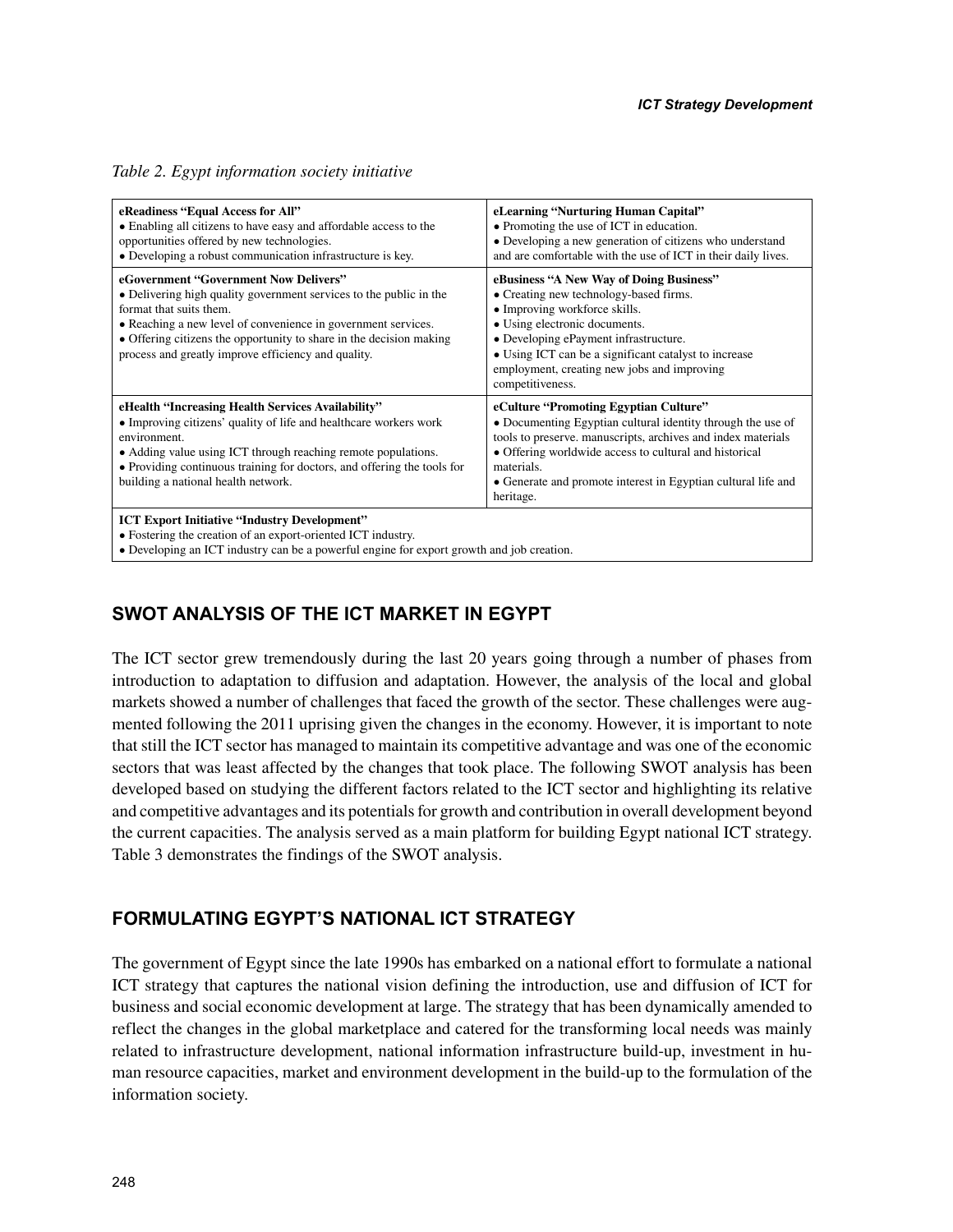*Table 3. SWOT analysis of the ICT sector in Egypt*

| <b>Strengths</b>                                                                                                                                                                                                                                                                                                                                                                                                                                                                                                                                                                                                                                                                                                                                                                  | <b>Weaknesses</b>                                                                                                                                                                                                                                                                                                                                                                                                                                                                                                                                                                                                                |
|-----------------------------------------------------------------------------------------------------------------------------------------------------------------------------------------------------------------------------------------------------------------------------------------------------------------------------------------------------------------------------------------------------------------------------------------------------------------------------------------------------------------------------------------------------------------------------------------------------------------------------------------------------------------------------------------------------------------------------------------------------------------------------------|----------------------------------------------------------------------------------------------------------------------------------------------------------------------------------------------------------------------------------------------------------------------------------------------------------------------------------------------------------------------------------------------------------------------------------------------------------------------------------------------------------------------------------------------------------------------------------------------------------------------------------|
| • Number of university graduates.<br>• Low employee turnover (labour laws).<br>• Government vision and support to ICT.<br>• Political stability.<br>• Infostructure (national information infrastructure).<br>• Telecommunication infrastructure.<br>$\bullet$ Low ICT infrastructure cost.<br>• Low cost of starting/doing business.<br>• Skilled, qualified and multilingual fresh university graduates.                                                                                                                                                                                                                                                                                                                                                                        | • Small market size (ICT companies and market).<br>• Mainly hardware-dominated industry.<br>• Limited services business opportunity.<br>• Limited outsourcing projects (recently growing).<br>• Most large bids are government-related.<br>• Bureaucratic purchasing rules (red-tape).<br>• Fierce competition and price-driven market.<br>• Buyers market (service and quality value).<br>• General business climate/environment (though progressing).<br>• Import-based industry.<br>• Limited industry expertise (need for critical mass).<br>• Non-availability of enough capital investment.                                |
| Opportunities                                                                                                                                                                                                                                                                                                                                                                                                                                                                                                                                                                                                                                                                                                                                                                     | <b>Threats</b>                                                                                                                                                                                                                                                                                                                                                                                                                                                                                                                                                                                                                   |
| • Growing economy with a focus on exports.<br>• Potentials for an ICT service-oriented hub.<br>• Possible Local market growth rate.<br>• Human capacity building programs.<br>• ICT to improve sectors competitiveness.<br>• eGovernment services and applications.<br>• Large number of private sector SMEs.<br>• Growing role of the civil society.<br>• Multinationals subcontracting national and local companies<br>and vendors.<br>• Price-sensitive markets/lines of business.<br>• Outsourcing activities from US and EU.<br>• Buyers' market created by competition.<br>• Emerging technologies adopted to increase productivity and<br>reduce costs.<br>• Mobile technology advantages.<br>• Role of government and NGOs in supporting and promoting<br>the ICT sector. | • Availability of skills in required numbers.<br>• Perception of ICT value and delivery of required quality.<br>• Ability to cooperate between companies (legislative environment).<br>• Competition between government and private sector companies.<br>• Competition from other nations to Egyptian exports.<br>• Minimal research and development efforts.<br>• High local software and intellectual property piracy rate (recent<br>improvements).<br>• Inadequate legal and regulatory climate.<br>• EU nations causing price pressures on ICT exporters to create low-<br>cost, effective IT outsourcing to their markets. |

The guiding principle of the comprehensive national ICT strategy was that it was integrated, embedded and clearly linked to the local national development priorities. In that sense, ICT as a sector was looked as a potential for a productive sector, contributing to GDP and a facilitator for overall development. The government gave a priority to the ICT sector as a driver of economic growth. According to the World Bank, Egypt's ICT expenditure on ICT has reached 5.95% of GDP in 2007 coming ahead of many developed and developing nations (World Bank, 2009). Moreover, the government is giving priority to the ICT sector within its policy development framework scoring 4.4 on a scale of (1-7) in 2006 (World Bank, 2008). This trend continued in the following years contributing to the treasury and helping create regular job opportunities in different sectors across different provinces. Developing national ICT strategies in recent years has been the culmination of efforts undertaken by many nations since the 1980s.

Strategies during that time were focusing on computerization of the government administrative and operational procedures, coordination of computer education and training as well as the development and promotion of a computer services industry. Highly articulated ICT policies were developed in the 1990s, inspired by the Unites States announcement of the development of a national information infrastructure (NII) plan with key focus on private investment, competition, access and universal services (UNECA, 2003a). Gradually, it was perceived that as part of their economic development strategy, governments should make substantial efforts to develop their national ICT strategies that can compete on a global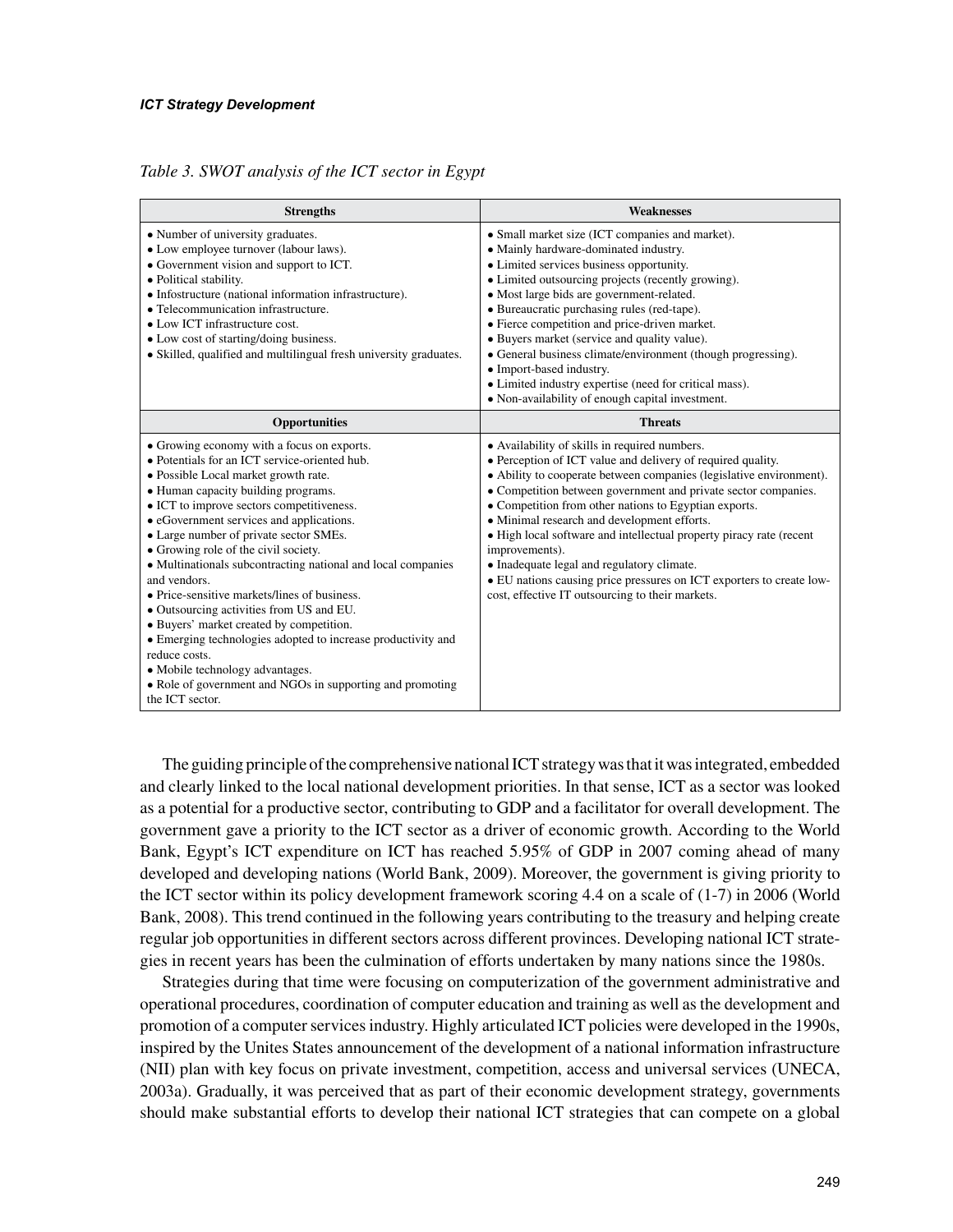scale (Neto et al., 2005). In that respect, developing nations followed two different approaches in defining their national ICT strategies.

Electronic readiness is important to place nations on the global ICT "digital" map, something that not all nations, especially developing, can afford missing. In that respect, ICT strategy, vision and policies must not only be suitable but should also be embedded in a holistic application and implementation scheme. The ICT strategy, vision and policies of a nation, cannot afford to keep the different building blocks of ICT separate. Their amalgamation must be done at a priority basis otherwise, ICT as a platform for development will not bring the desired results. Moreover, successful applications of ICT for development depend on macro drivers, availing the required ecosystem as well as the preconditions and building blocks of the required environment (Neto et al., 2005).

Egypt, as an African nation, was part of the framework of the African Information Society Initiative (AISI) that emerged from recommendations of the conference of African ministers of economic development and planning in 1996. Egypt among other nations strived to develop its national information and communication infrastructure (NICI) strategies and policies that articulate long-term policy, infrastructure, content and application as an integral part of overall national development (UNECA, 2003b). Egypt is considered among the nations that have advanced their national strategies from conceptualization to implementation. The advantage of the model is that all constituencies are involved, the government, the private sector and the civil society. The ICT strategy in Egypt was translated in the deployment of a two-tier approach, developing national strategies and harnessing ICT applications in key sectors such as education, health and commerce with an emphasis on promoting electronic commerce, attracting FDI to stimulate the knowledge-based economy and to create jobs for the youth and to harness the potential of ICT.

Egypt ICT strategy goes beyond telecom reaching a cross-sectoral approach to creating an enabling environment and mainstreaming ICT into national development policies by addressing all sectors such as trade, finance, investment, education, government, health, commerce and media amongst others. The target is to transform Egypt into becoming a vibrant and dynamic ICT hub in the Middle East with a thriving digital economy and IT-empowered citizens (MCIT, 2007). Figure 1 demonstrates the overall objectives of the national ICT strategy during the period 2000-2004 (MCIT, 2005a). As indicated earlier, it is important that ICT strategies are dynamic and iterative to match and realize the objective of the national strategies.



*Figure 1. National ICT strategy building blocks (2000-2004)*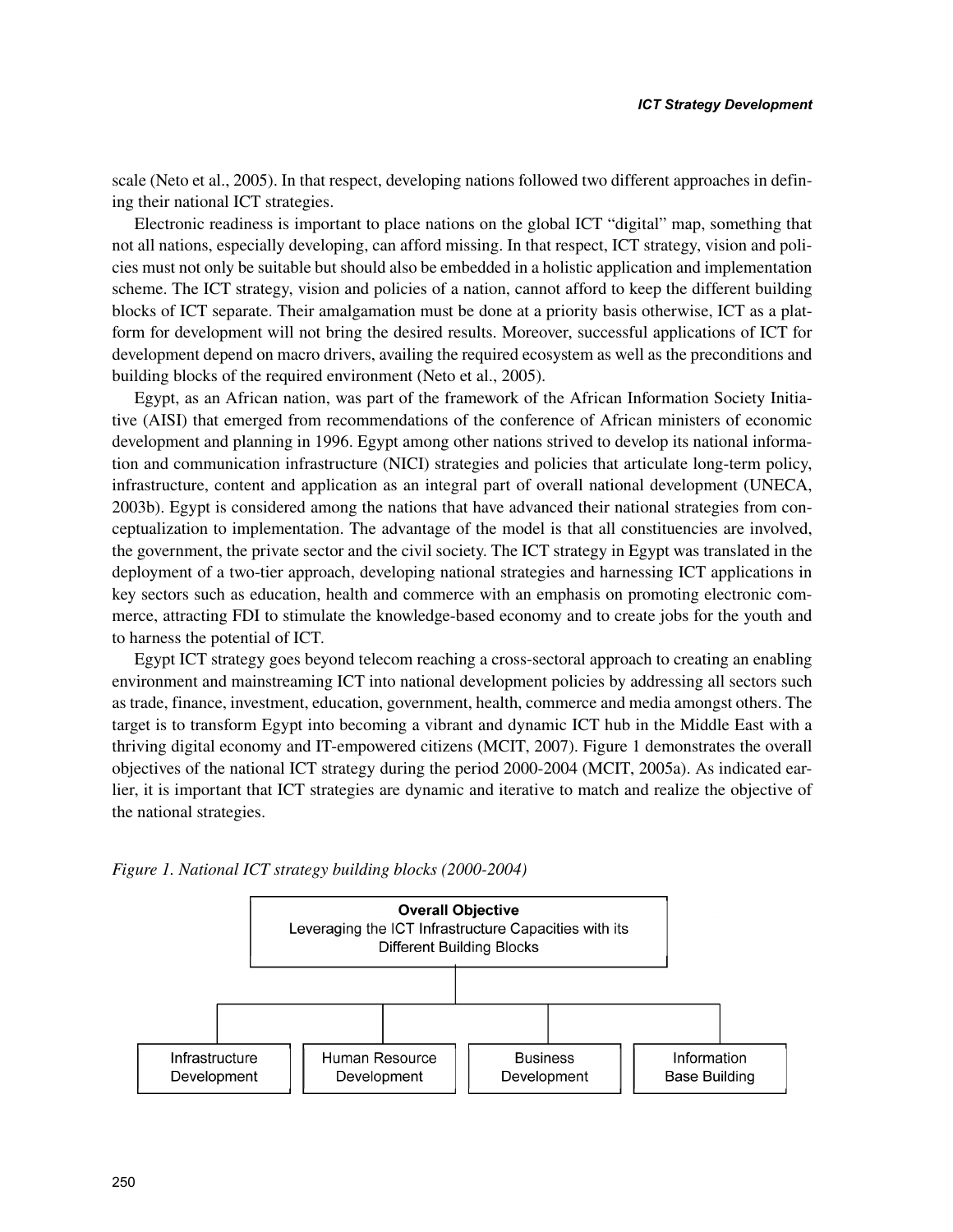The national ICT strategy is a product of the collaboration of many stakeholders including the community, the government, private and public sector organizations as well as the civil society. The engagement model is a critical success factor in the realization of the objectives of the strategy. According to WSIS in 2003 and 2005, all nations were encouraged to develop their national ICT strategies including the necessary human capacity building taking into account national local conditions. In that respect, strategies should aim to maximize the social, economic and environmental benefits of the information society, which can only be realized if governments create a trustworthy, transparent and non-discriminatory legal, regulatory, and policy environment (www.wsis-online.net). Egypt national ICT strategy objectives were mainly formulated to promote the information society and to build an export-oriented ICT industry. Such objective by nature is dynamic and changing based on emerging ICTs and its relation to socioeconomic development.

The national ICT strategy was formulated to encourage social inclusion in the information age. The use of ICT to minimize the creation of communities of *haves* and *have-nots* was a key-targeted outcome. At the local level, the commitment to maximum social inclusion of its population required considerable pro-active support including financial investment to ensure that Egypt is given universal access to the Internet backbone and to NII. Moreover, the strategy addressed issues such as human resources capacity development and upgrading the physical infrastructure to be able to compete in global deregulated markets. At the global level, access became invaluable in shaping the role Egypt plays in global trade and markets. Respectively, convergence became vital. The emerging role of ICT and its integration in major sectors such as education, entertainment, health, and financial services became a prerequisite for developing nations to be able to integrate in the global information economy and Egypt factored that element in its national ICT strategy.

Egypt national ICT strategy has been dynamic and flexible adapting to the changing nature of the sector. In that respect, during the period 2004-2006 a revised strategy was formulated to include new elements such as providing an institutional support for developing electronic access (eAccess) and providing institutional development of electronic government (eGovernment) and electronic business (eBusiness). Figure 2 demonstrates the amendments that were introduced to the national ICT strategy for the period (2004-2006). The government of Egypt has made a strong commitment to advance the cause of human development in the context of an open economy. It is arguably believed that human capital represents Egypt's oil of the  $21<sup>st</sup>$  century. The nation's main and most invaluable resource that could transform the economy and the society at large and the notion of information technology and innovation in general could play a pivotal role. Additionally, the structural adjustment program that began in the early 1990s has caused positive and profound changes in the competitiveness of the country. Something to capitalize on and to leverage moving forward. Three main elements could characterize the economy being more open and that includes strengthening of market mechanisms, privatization of government enterprises and an increasing role for the private sector and the civil society (Kamel, 2006).

The role of MCIT required the provision of a policy framework for the ICT sector to grow and become competitive both locally and globally. Table 4 demonstrates the main categories under which fall the changing projects affiliated and identified as part of the national ICT plan. The majority of the projects were implemented by the private sector with financial and technical support and guidance from MCIT (www.mcit.gov.eg). In 2006, and with the continuous development in the ICT sector in Egypt, a revisit to the strategy was conducted and a new ICT sector strategy was formulated for the period 2007-2010. The new strategy has been formulated to cater for three main components, ICT sector restructuring, ICT for reform and development and ICT industry development as demonstrated in Figure 3.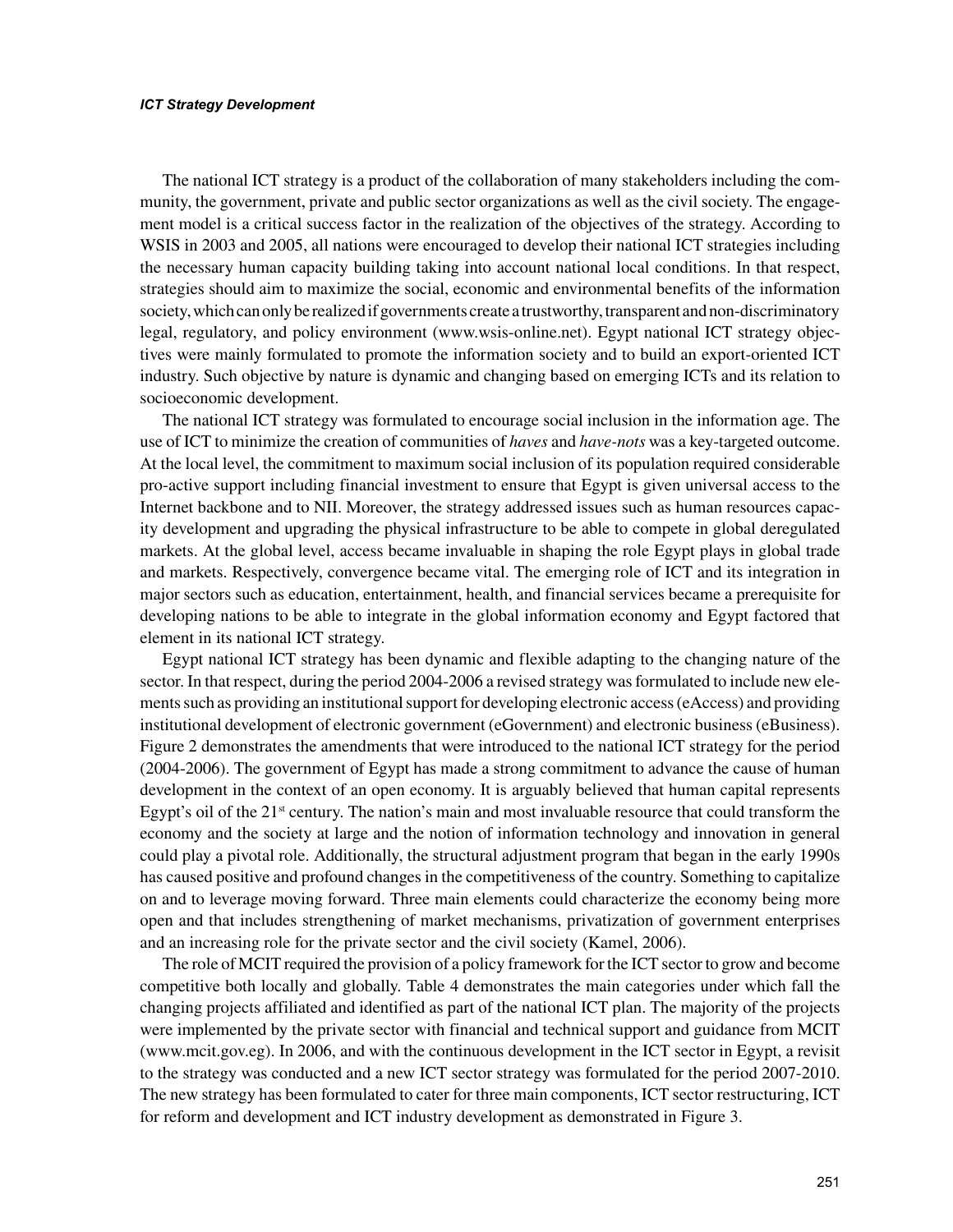

*Figure 2. National ICT strategy building blocks (2004-2006)*

*Table 4. National ICT plan projects categories*

• Promoting national demand for ICT in collaboration with different stakeholders.

• Focusing on an export-oriented strategy with emphasis on software development through outsourcing.

• Investing in human resources as the primary building block in the ICT ecosystem.

• Forging international alliances and partnerships to increase diversity, encourage FDI and create job opportunities.

- Modernizing the ICT infrastructure to participate in the global ICT space.
- Availing the legislative environment allowing successful implementation and sustainability of projects.

*Figure 3. National ICT strategy building blocks (2006-2010)*

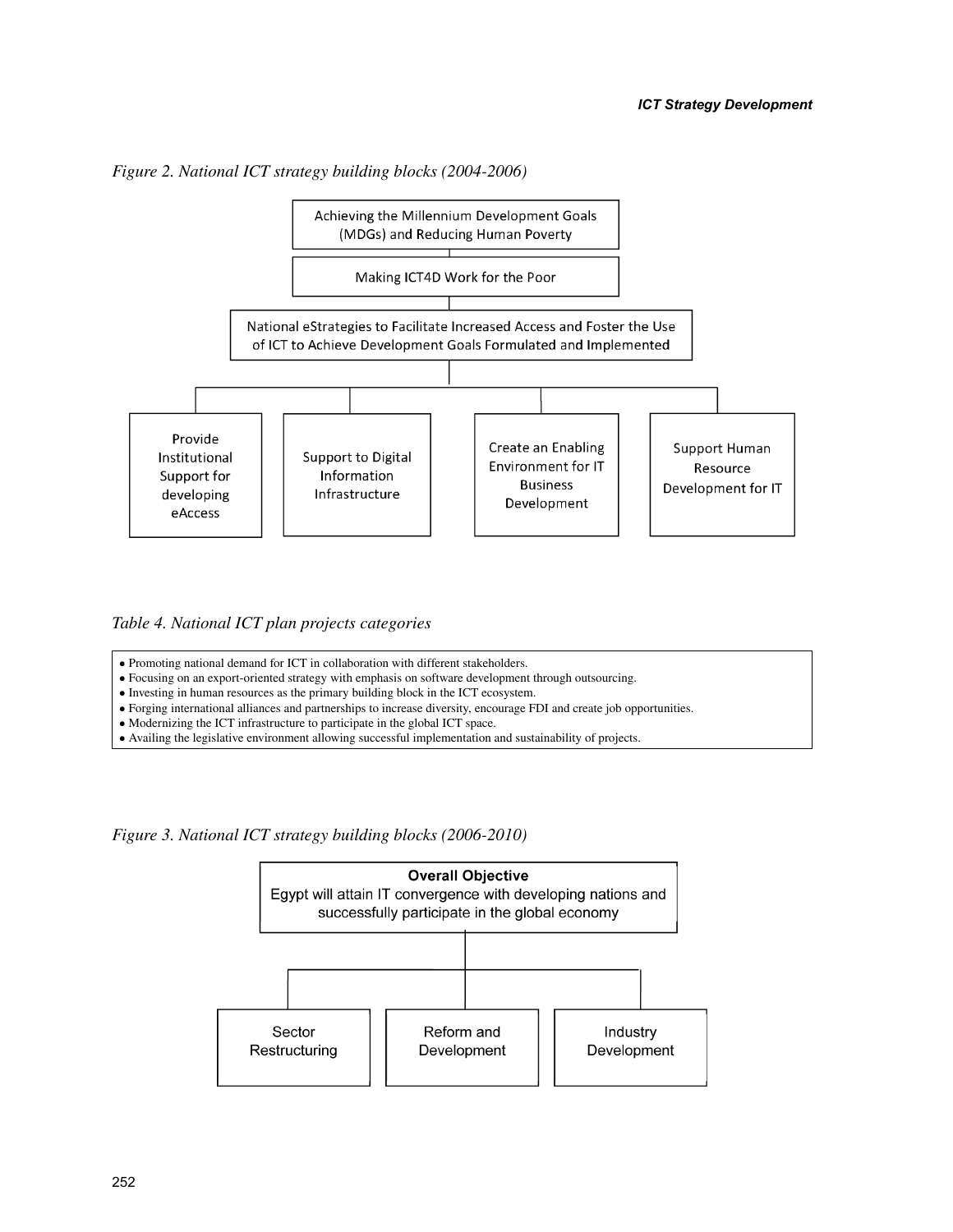During the period 2007-2010, the focus of the amended national ICT strategy was on sector restructuring by increasing the state resources to reach 3.9 billion US dollars through restructuring the national postal service, initial public offering for Telecom Egypt (TE) and the provision of National Telecommunications Regulatory Authority (NTRA) licenses such as 3G and WIMAX services amongst others. Moreover, the government intended to exert maximum efforts to maintain the current level of investments in the ICT sector that is levelled at an annual growth rate of 20%. Finally, the government planned to help deploy state-of-the-art ICT tools and applications to serve the development in the society in different sectors. In terms of using ICT for reform and development, the strategy intended to follow three main paths. This included; deploying ICT tools through increasing the penetration rates to mobiles, PCs, Internet usage, broadband services and ICT clubs; developing the postal services network with its 4000+ branches; and finally completing the ICT infrastructure in different institutions. Moreover, the strategy focused on using ICT as a catalyst in reforming a number of sectors including:

- Education;
- Health; and
- Government institutions (ministries) amongst others.

In terms of industry development, the strategy intended to focus on innovation, research, and development in ICT through the formulation of partnership agreements with ICT multinational companies. This included the development of different technology incubators for small and medium-sized enterprises (SMEs) in the ICT sector, investing in human capital, media convergence, development of digital content and promoting ICT exports through outsourcing. The rationale was to look at ICT as a platform for empowering the community as a key element for socioeconomic development. In 2011 and post Egypt's uprising, a new amendment was introduced to the strategy by integrating a universal access modality that targets maximizing Internet access through broadband for the whole community. This is an attempt to support sectors such as industry, education and SMEs through capitalizing on what ICT can offer leapfrogging several sectors and contributing to the transformation of remove and underprivileged communities.

In 2012, post Egypt uprising a new strategy was developed to take the ICT platform from the planning to the execution phase. The emphasis at this stage was primarily on the digital economy. Institutional development was an integral element of the process. With a more challenging economy, the need for more FDI was important and ICT was perceived as one of the possible venues. The main building blocks of the new strategy included digital platforms, training and investing in human capital, technology parks, innovation clusters, reaching out to marginalized and underprivileged communities and more (MCIT, 2013). The vision that was known as digital economy 2020 was defined as "to realize the societal needs for all using simple, affordable access to knowledge and services through ICT anywhere and anytime". The overall objectives included attracting investment into the ICT sector, expanding ICT companies, creating job opportunities, providing public information access, availing most government services through online platforms and more.

The new strategy intended to realize a set of impacts that included improving efficiency, fighting corruption, enhancing transparency, ensuring social equality, reducing cost, decreasing time to service, supporting decision making at the centralized and decentralized levels and contributing to the nation's GDP. There were three strategic objectives for the strategy and that included: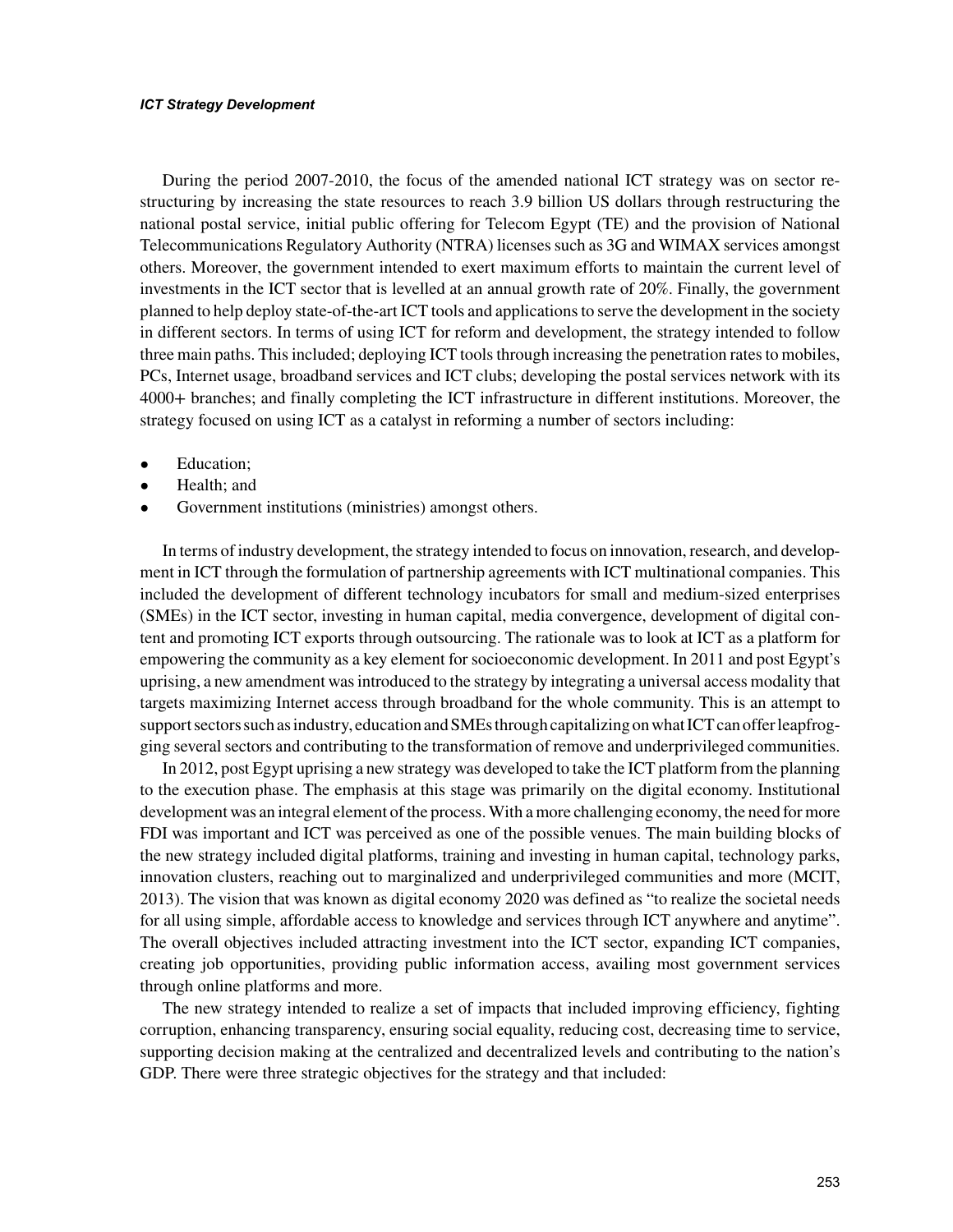- Developing a national integrated digital platform to contribute to achieving socioeconomic development and social equity;
- Supporting the ICT industry development through innovation and entrepreneurship attracting foreign direct investment and creating job opportunities;
- Building on Egypt's unique geographical location and optimum utilization of submarine cables to become a global Internet hub.

Table 5 demonstrates the main pillars of the strategy that reflect its primary directions being digital, industry-driven, development-oriented and targeting the positioning of Egypt in the global digital map as a focal hub. The strategy was launched with the national broadband initiative in December 2013 with a total investment of 40 million US dollars. The objective of the initiative was based on the fact that with 10% increase in broadband penetration, an additional 1.38% in GDP growth will be realized as 50K jobs will be created (Helmy, 2014). The overall strategy targets were identified as to move from 4% contribution to GDP in 2013-14 to around 7% in 2019-20 realizing a growth rate of the sector of about 17% as opposed to 10% in 2013-14. This would leave to creating around 400K job opportunities by 2020 (Helmy 2013).

# **CONCLUSION**

Successful ICT strategies need a number of elements in order to be effective and to realize its targeted objectives. This includes, but is not limited to, leadership from top executives and policy makers, involving all stakeholders in implementation, deploying a holistic approach covering all sectors, having a clear vision, a set of realizable objectives and identified and agreed-upon set of key performance indicators, enabling a liberalized economy, monitoring ICT developments, tailoring towards the nation's requirements and mainstreaming ICT into national socioeconomic development plans. There is a need to emphasize the role of the government in creating the right atmosphere that encourages private sector investment in ICT related businesses. This role was maintained throughout the transition period that started in January 2011 and still in place with several governments in charge. However, all sharing the support to the ICT sector as an enabler for the targeted development process. The liberalization of the telecom sector is important to encourage competition and promote FDI. The creation of a universal access policy through broadband is invaluable to induce mass-market deployment of ICT leading to improving the service quality and speed. Moreover, instituting the necessary foreign investment laws and enforcing software piracy

| <b>Digital Strategy Pillars</b>        |                                                 |  |
|----------------------------------------|-------------------------------------------------|--|
| Basic infrastructure.                  | Information infrastructure and digital content. |  |
| Electronic, design and manufacturing.  | Community development.                          |  |
| ICT industry programs and initiatives. | Cyber security and eSignature.                  |  |
| Legislative and policies framework.    |                                                 |  |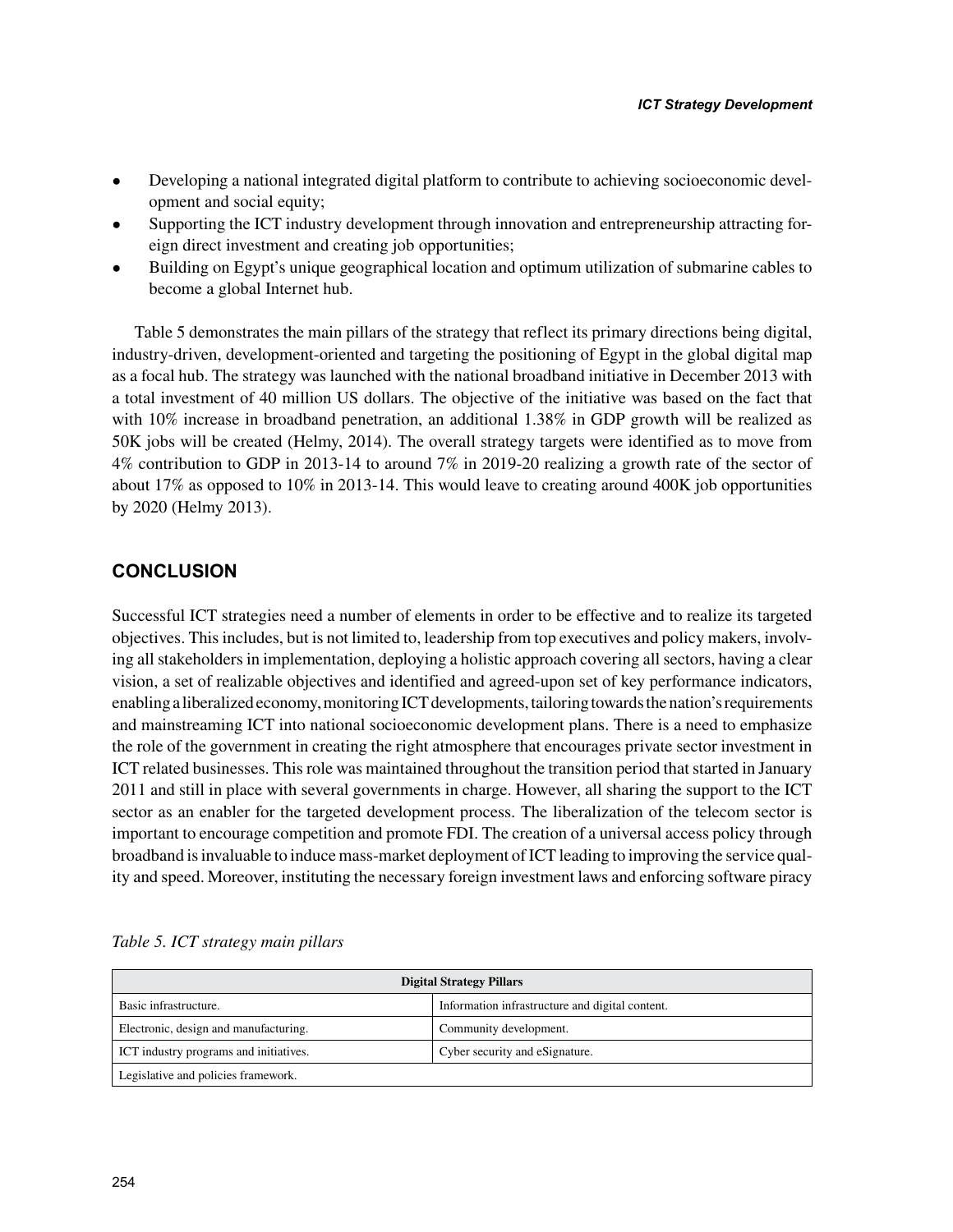and copyright infringement laws, which encourage ICT multinationals to establish regional operations, thus providing work opportunities for skilled individuals and limiting the brain drain effect. Egypt has already shown over the last decade some headway on the ICT development path. However, it needs to strengthen its commitment and speed its process for a long-term sector development and growth. Such a strategy would invariably drive faster growth across all economic sectors, which will lead to a sustainable socioeconomic development that can be reflected at the individual and societal level.

# **REFERENCES**

American Chamber of Commerce in Egypt. (2007). *Information Technology in Egypt*. Business Studies and Analysis Center.

American Chamber of Commerce in Egypt. (2016). *Egypt Economic Indicators*. Business Studies and Analysis Center.

Arab Human Development Report. (2002). *Creating Opportunities for Future Generations*. United Nations Development Programme and Arab Fund for Economic and Social Development.

Avgerou, C. (2000). Recognizing Alternative Rationalities in the Deployment of Information Systems. *Electronic Journal of Information Systems in Developing Countries*, *3*(7), 1–15.

Colle, R., & Roman, R. (2003). Challenges in the Telecentre Movement. In S. Marshall, W. Taylor, & X. Yu (Eds.), *Closing the Digital Divide: Transforming Regional Economics and Communities with Information Technology*. Westport, CT: Praeger.

De Alcantara, C. H. (2001). *The Development Divide in a Digital Age.* Issue Paper. United Nations Research Institute for Social Development, Technology, Business and Society Programme, No. 4.

Egypt I. C. T. Indicators. (n.d.). Retrieved from http://www.egyptictindicators.gov.eg

Frasheri, N. (2002). Critical View of e-Governance Challenges for Developing Countries. IFIP WG9.4 Work Conference ICT and Development, Bangalore, India.

Harris, R. (1998). Information Technology – The New Cargo Cult? Information Technology in Developing Countries. *Newsletter of the International Federation and Information Processing (IFIP) Working Group 9.4*, *8*(1).

Hashem, S. (1999). Technology Access Community Centers in Egypt: A Mission for Community Empowerment. *Proceedings of the Internet Society Conference*.

Heeks, R. (2005). *ICTs and the MDGs: on the Wrong Track*. Information for Development Magazine.

ICT Trust Fund. (n.d.). Retrieved from http://www.ictfund.org.eg

Information and Decision Support Center. (n.d.). Retrieved from http://www.idsc.gov.eg

International Telecommunication Union. (n.d.). Retrieved from http://www.itu.int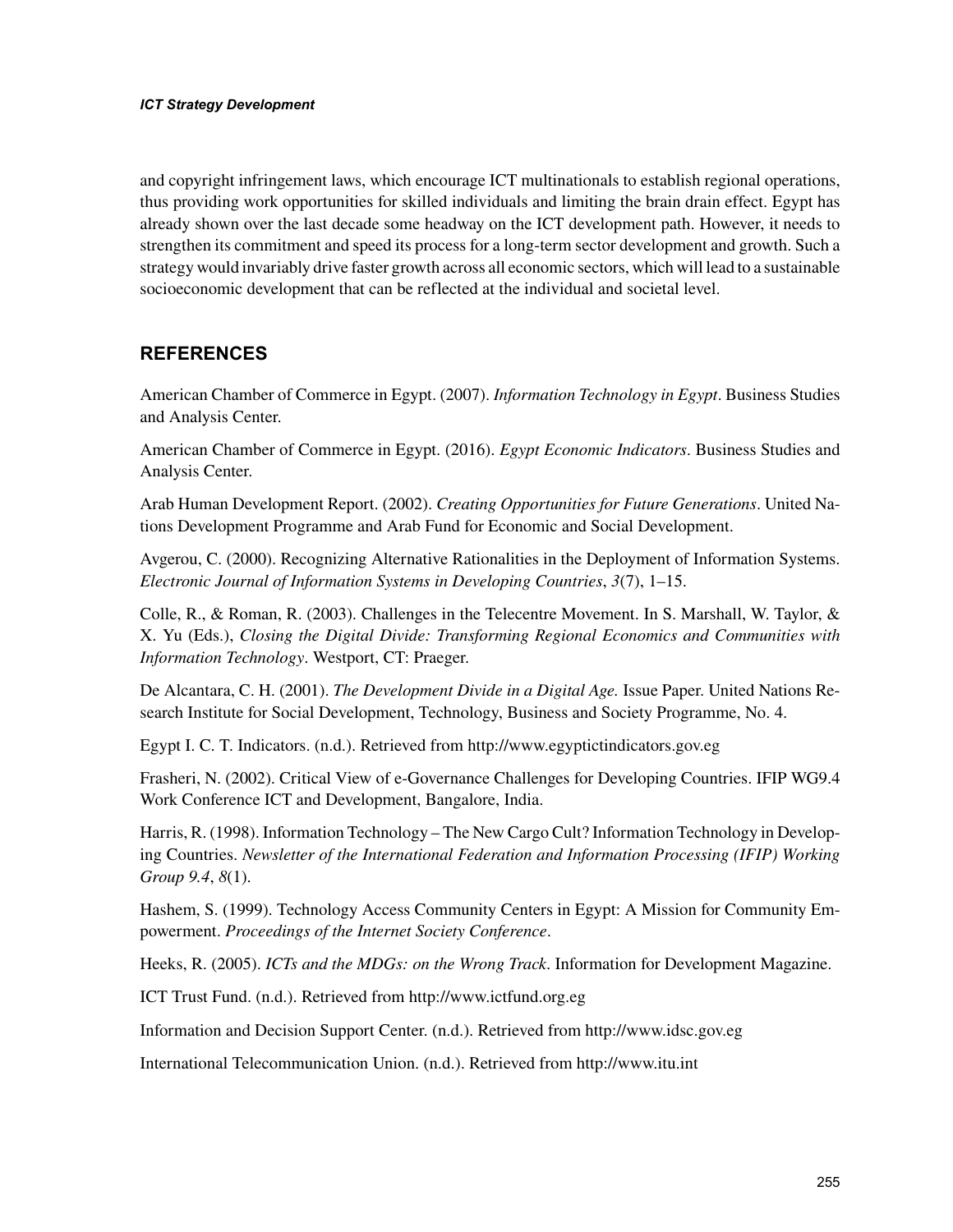Kamel, S. (1995) Information Superhighways, a Potential for Socioeconomic and Cultural Development. In *Managing Information and Communications in a Changing Global Environment:Proceedings of the 6*th *Information Resources Management Association International Conference (IRMA)*.

Kamel, S. (1997). DSS for Strategic Decision-Making. In M. Khosrowpour & J. Liebowitz (Eds.), *Information Technology Management in Modern Organizations* (pp. 168–182). Hershey, PA: Idea Group Publishing.

Kamel, S. (1998). Decision Support Systems and Strategic Public Sector Decision Making. In *Egypt in Information Systems for Public Sector Management Working Paper Series*. Institute for Development Policy and Management, University of Manchester, Paper No. 3.

Kamel, S. (2004). Diffusing ICT Usage Through Technology Access Clubs: Closing the Digital Divide. *Proceedings of the Information Science, Technology and Management (CISTM)Conference on Improving Business Performance through Knowledge Management*.

Kamel, S. (2005a). Assessing the Impacts of Establishing an Internet Cafe in the Context of a Developing Nation.*Proceedings of the 16th International IRMA Conference on Managing Modern Organizations with Information Technology*.

Kamel, S. (2005b). The Evolution of Information and Communication Technology Infrastructure in Egypt. In G. Hunter & A. Wenn (Eds.), *Information Systems in an e-World* (pp. 117–135). The Information Institute.

Kamel, S. (2009). The Evolution of the ICT Sector in Egypt – Partnership4Development. *Proceedings of the 11th International Business Information Management Association (IBIMA) Conference on Innovation and Knowledge Management in Twin Track Economies: Challenges and Opportunities*.

Kamel, S., & Tooma, E. (2005). *Exchanging Debt for Development: Lessons from the Egyptian Debtfor-Development Swap Experience. Working Document*. World Summit on the Information Society.

Kamel, T. (2006). *Egypt Reforms: An update from the ICT Sector*. Academic Press.

Kransberg, M. (1991). IT as Revolution. In T. Forester (Ed.), *Computers in the Human Context*. MIT Press.

Mansell, R., & When, U. (1998). *Knowledge Societies: Information Technology for Sustainable Development*. Oxford, UK: Oxford University Press.

Ministry of Communications and Information Technology. (2005a). Egypt Information Society Initiative (4th ed.). Author.

Ministry of Communications and Information Technology. (2005b). *Building Digital Bridges*. Egypt's Vision of the Information Society.

Ministry of Communications and Information Technology. (2007). *Egypt's ICT Golden Book*. Author.

Ministry of Communications and Information Technology. (2009). *The Future of the Internet Economy in Egypt*. Statistical Profile.

Ministry of Communications and Information Technology. (2011). *ICT Indicators in Brief.* Retrieved 9 December from http://www.mcit.gov.eg/Publications